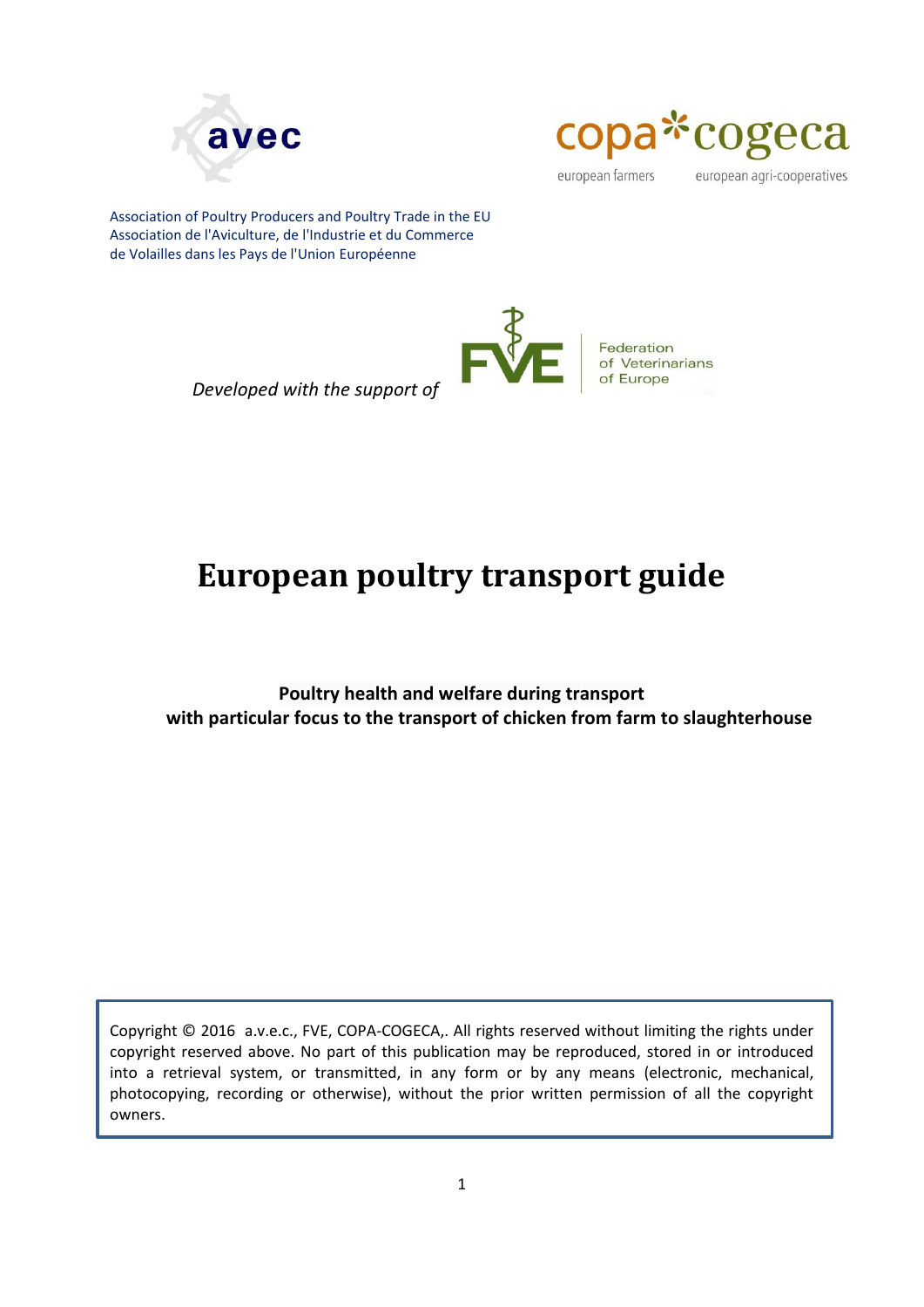# <span id="page-1-0"></span>**Table of Contents**

| GENERAL PRINCIPLES ON ANIMAL WELFARE STANDARDS TRANSPORTING POULTRY 5 |  |
|-----------------------------------------------------------------------|--|
|                                                                       |  |
|                                                                       |  |
|                                                                       |  |
|                                                                       |  |
|                                                                       |  |
|                                                                       |  |
|                                                                       |  |
|                                                                       |  |
|                                                                       |  |
|                                                                       |  |
|                                                                       |  |
|                                                                       |  |
|                                                                       |  |
|                                                                       |  |
|                                                                       |  |
|                                                                       |  |
|                                                                       |  |
|                                                                       |  |
|                                                                       |  |
|                                                                       |  |
|                                                                       |  |
|                                                                       |  |
|                                                                       |  |
|                                                                       |  |
|                                                                       |  |
|                                                                       |  |
|                                                                       |  |
|                                                                       |  |
|                                                                       |  |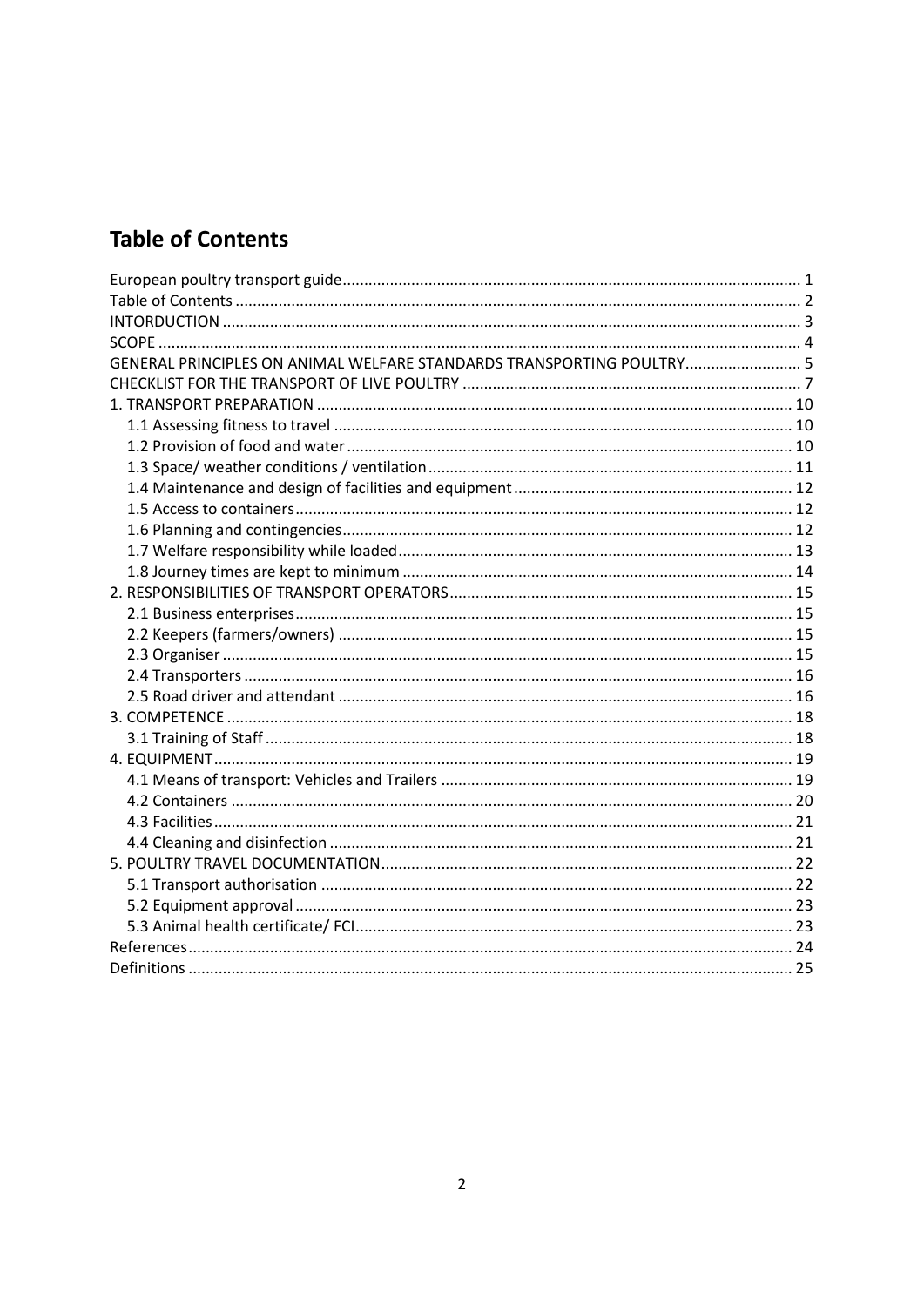### <span id="page-2-0"></span>**INTORDUCTION**

1

On January  $5<sup>th</sup>$ , 2007, Council Regulation (EC) No 1/2005 on the protection of animals during transport<sup>1</sup> (hereafter Regulation 1/2005) entered in force, which is applied directly in European Member States and constitutes a binding Regulation, laying down the conditions under which animals should be transported from farm to slaughterhouse.

The purpose of this guidance is to provide explanatory information which may help professional staff in the poultry sector directly dealing with the transport of chicken from the farm to the slaughterhouse to understand and comply with Regulation 1/2005.

It should be used to provide clarification where needed and should be read alongside the provisions set out in the Regulation in order to guarantee the best conditions of transport and thus to prevent animal suffering. The aim is to explain how Regulation 1/2005 may be read. Besides that the guide gives voluntary suggestions and best practices about how the transport of poultry can be improved.

The competent authorities in the Member States have to implement and enforce the legislation and the guide may be instrumental to interpret and apply it. In this way the authors of the Guide want to promote the achievement of a level playing field for all operators in the EU.

The guidance has been developed by AVEC in consultation with Copa Cogeca, with the support of FVE and with substantial input from European national trade associations representing food businesses operators and farmers within the poultry sector.

The information and views set out in this document are those of the authors and do not necessarily reflect the official opinion of the European Union. Neither the European Union institutions and bodies nor any person acting on their behalf may be held responsible for the use which may be made of the information contained herein. Enforcement authorities may take a different view and only the courts can interpret the law in a legally binding way.

This is intended to be generally applicable guidance. Care has been taken to ensure that it only explains the minimum legislative requirements and does not go beyond them. The aim has been to keep this document relatively succinct.

Whilst further guidance may be published by the European Commission, this should supplement rather than contradict the information provided here.

a.v.e.c. and COPA COGECA accept no liability for implementation, interpretations and application of practices arising from this guidance.

 $1$  Council Regulation (EC) No 1/2005 of 22 December 2004 on the protection of animals during transport and related operations and amending Directives 64/432/EEC and 93/119/EC and Regulation (EC) No 1255/97 (Consolidated version)

<http://eur-lex.europa.eu/legal-content/EN/TXT/?uri=CELEX:02005R0001-20050125>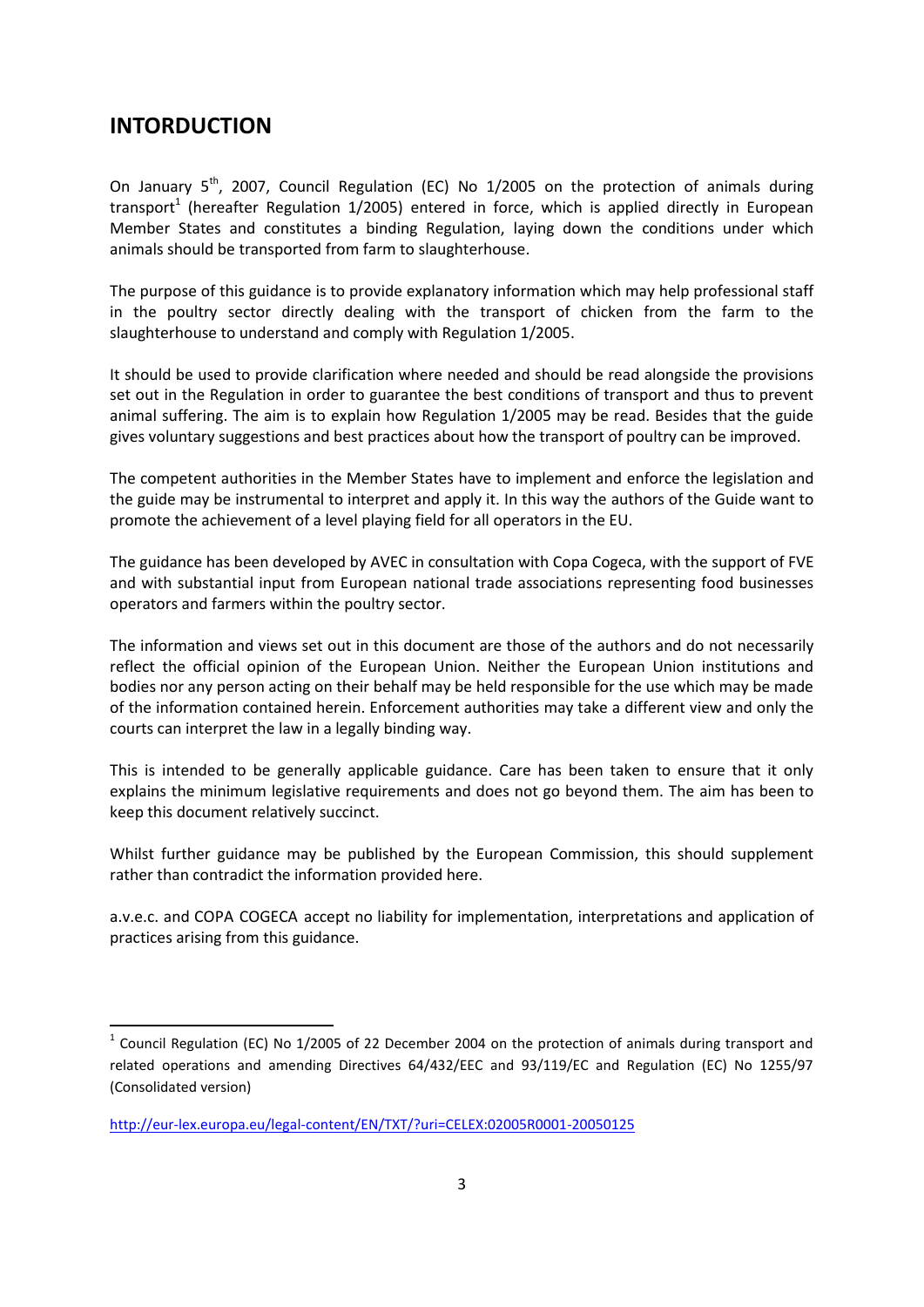## <span id="page-3-0"></span>**SCOPE**

1

The issue of animal welfare during transport represents one of the European Poultry Industry concerns. The poultry sector has high standards of animal welfare. Nevertheless, we are constantly working on further improvements.

However a.v.e.c. wants to reiterate its commitment to follow the three main objectives in transport: As little as possible - as short as possible - as well as possible!

The guide aims to offer a general recognized tool to the relevant operators involved in the process of transport of chicken from the farm to the slaughterhouse. The transport of day old chicks<sup>2</sup>, reared pullets and birds going from rear to laying farm are out of the scope of this guide.

According to the scope of the Regulation 1/2005, this guide will point out the general principles on the protection of animals during transport and the related operations with a special focus on welfare during transport of broilers to the slaughterhouse.

As we will explain later on, it is clear that some requirements in the legislation for the movement of animals are not appropriate or the poultry sector. Specifically the requirements on food and water supply in Regulation 1/2005 converge with the requirements laid down in Council Directive 2007/43/EC laying down minimum rules for the protection of chickens kept for meat production and Regulation (EC) No 1099/2009 on the protection of animals at the time of killing also include requirements about feed and water supply and withdrawal. The implementation and interpretation of these requirements in the different pieces of legislation should be reconciled.

Appropriate standards for the health and welfare of poultry are essential for ensuring consumer confidence in our product and efficiency of the business. Therefore this guide shall be useful also for food business operators dealing with poultry species other than chicken, such as turkeys, ducks and geese. General practices will be identified taking into account the instructions for hygiene during catching and loading laid down in the AVEC and COPA COGECA Guide to Good Hygiene Practice for the Prevention and Control of Pathogenic Microorganisms with particular reference to Salmonella in *Gallus gallus*.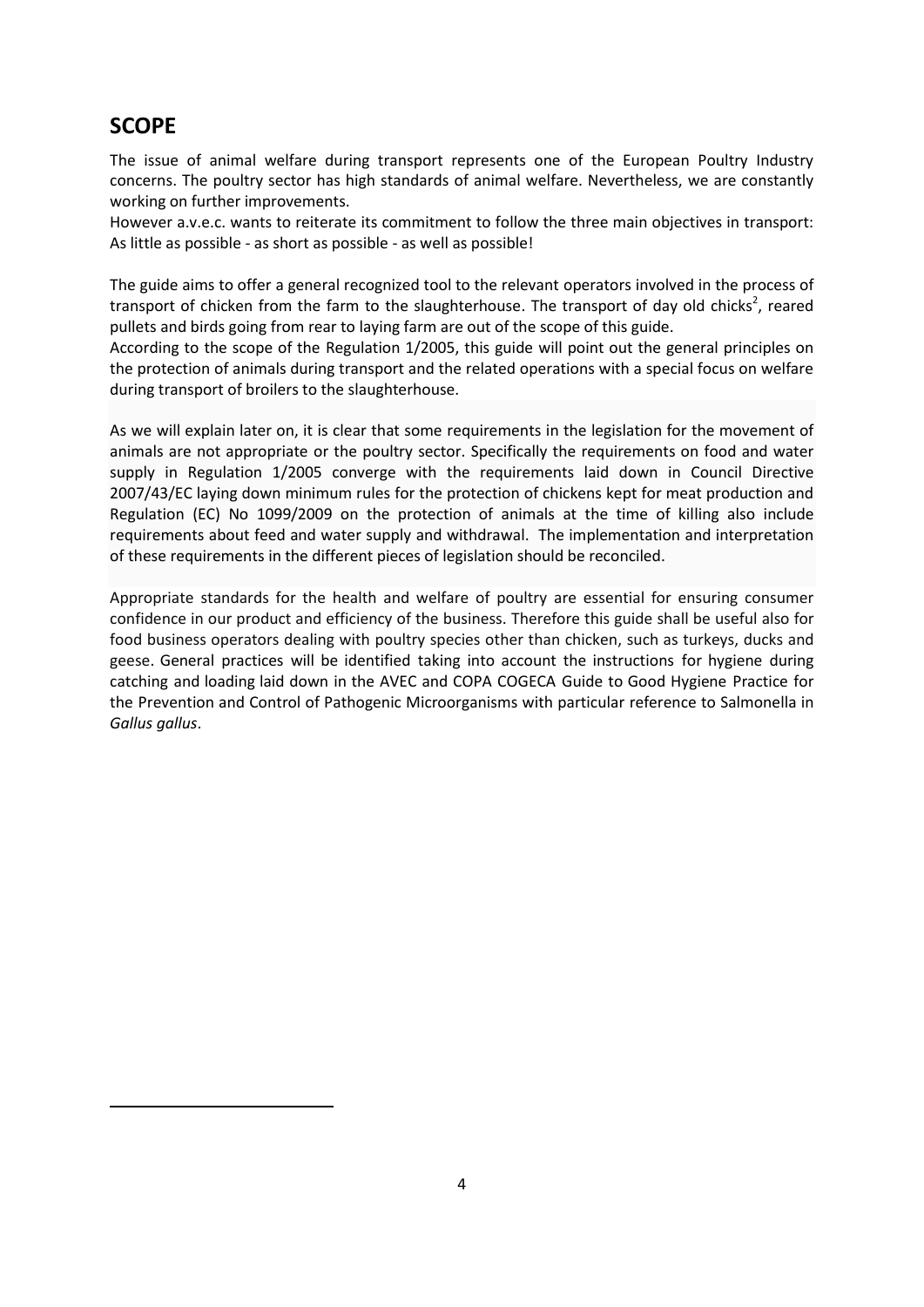# <span id="page-4-0"></span>**GENERAL PRINCIPLES ON ANIMAL WELFARE STANDARDS TRANSPORTING POULTRY**

Regulation 1/2005 lays down rules for those transporting animals relating to an "economic activity" in the European Union, which is considered to be any transport of animals undertaken as part of a business or commercial activity, aiming to achieve financial gain, whether direct or indirect, for any person or company involved with the transport.

The Regulation does not apply to:

- Transport of animals not in connection with an economic activity.
- Transport to or from veterinary practices or clinics under veterinary advice.

It is important to remind readers of the following terms defined in Article 2 of the EU Regulation 1/2005:

*2 j- 'journey' means the entire transport operation from the place of departure to the place of destination, including any unloading, accommodation and loading occurring at intermediate points in the journey;*

*2 w: 'transport' means the movement of animals effected by one or more means of transport and the related operations, including loading, unloading, transfer and rest, until the unloading of the animals at the place of destination is completed;*

These articles state that the journey (time) is only the time of movement of animals (the unloading, accommodation, and loading is only relevant for intermediate points in the journey) and it exactly stops when the vehicle with the animals reaches the slaughterhouse. The journey time does not include the time taken to load and unload.

Regarding the liability, farmers have a legal responsibility to ensure their animals are transported in a way that won't cause injury or unnecessary suffering to them. Once the animals are loaded in the means of transport the transporter is liable for them.

Meanwhile it is important to remind the reader the differentiation among two different liabilities:

- Natural person: a real human being (driver), as distinguished from a corporation which is often treated at law as a fictitious person.
- Legal person: Entity, as a company (transport company/ transporter), that is not a single natural person, as a human being, authorized by law with duties and rights, recognized as a legal authority having a distinct identity, a legal personality.

In case of transport both these entities are to be taken into account.

The Regulation requires anyone transporting animals on any journey including the resting at control posts to ensure that:

- 1. No one shall transport animals, or cause them to be transported, in a way likely to cause them injury or undue suffering;
- 2. Journey times are kept to a minimum;
- 3. The animals are fit to travel;
- 4. Those handling animals have been trained and are competent;
- 5. The vehicle and its loading and unloading facilities are designed, constructed and maintained to avoid injury and suffering and to ensure the safety of the animals.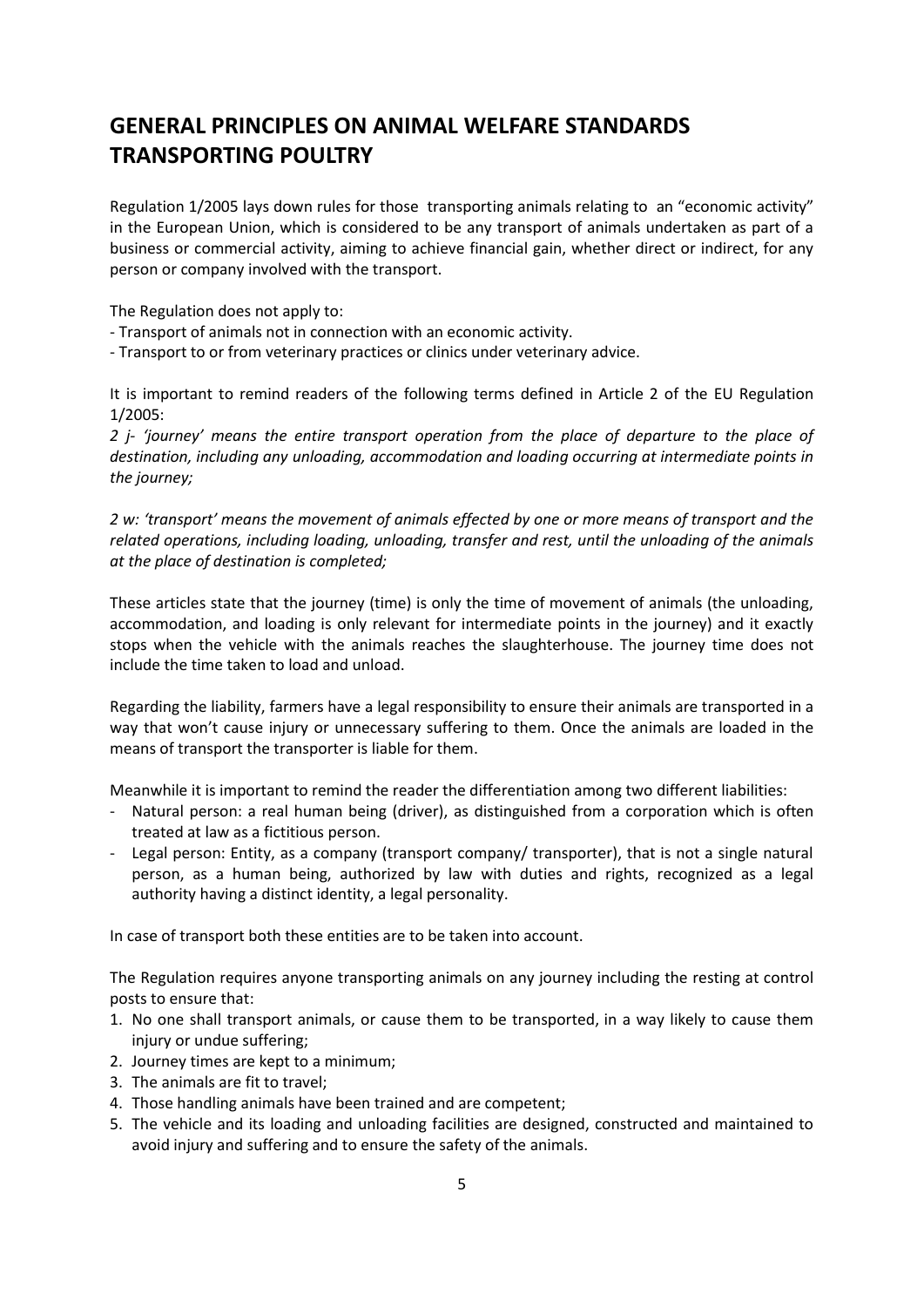- 6. Water, feed and opportunity to rest are made available to the animals as appropriate, and sufficient floor space and height<sup>3</sup> is available in the transport;
- 7. Documentation is provided which shows the following:
- origin and ownership of animals;
- place of departure and destination;
- date and time of departure;

**.** 

Expected duration of journey.

In addition to the provisions laid down in Regulation 1/2005 and for a common better understanding we believe it is appropriate to clarify the issue with regard to whether poultry should be transported in a seated or standing position. For welfare reasons it is appropriate to transport poultry seated. Therefore it is clear that some demands in the legislation regarding the movement of animals, for example that they have the space to be transported in a naturally standing position cannot be fully met for poultry, since poultry have to be transported in a sitting position. This is best for the welfare of poultry, because standing chickens or turkeys will compensate for the movements of the vehicles with inevitable flapping of their wings in an attempt to keep their balance while standing. This would lead to more excitement, heat, and not least injuries.

Data on the subject were collected at EU level by the European Food Safety Authority in its opinion of 2004<sup>4</sup>. In page 3, the  $7<sup>th</sup>$  paragraph starts with the following sentences:

"Special conditions are necessary for most of the animals mentioned in this report and these are described. The space allowances recommended for poultry to allow each bird to be able to sit in a container with its head and body in a natural position"

Furthermore the OIE terrestrial Animal Health code<sup>5</sup> states:

Chapter 7.3.5, 6e - "The amount of headroom necessary depends on the species of animal. Each animal should be able to assume its natural standing position for transport (including during loading and unloading) without coming into contact with the roof or upper deck of the vehicle, and there should be sufficient headroom to allow adequate airflow over the animals. These conditions will not normally apply to poultry except for one day-old chicks. However, under tropical and subtropical conditions (under study) poultry benefit from having adequate head room to allow head cooling." Besides the terrestrial code it is mentioned in annex 1, chapter II, point 1.2 of Regulation 1/2005 that

the possibility to stand in a natural position is for animals transported in compartments or floors. Animals which are transported in containers are not mentioned in this article.

<sup>&</sup>lt;sup>4</sup> The EFSA Journal (2004) 44, 1-36, The welfare of animals during transport - Opinion of the Scientific Panel on Animal Health and Welfare (AHAW) on a request from the Commission related to the welfare of animals during transport.

<sup>5</sup> OIE terrestrial Animal Health code is stating that chapter 7.3.5, 6e: [http://www.oie.int/index.php?id=169&L=0&htmfile=chapitre\\_aw\\_land\\_transpt.htm](http://www.oie.int/index.php?id=169&L=0&htmfile=chapitre_aw_land_transpt.htm)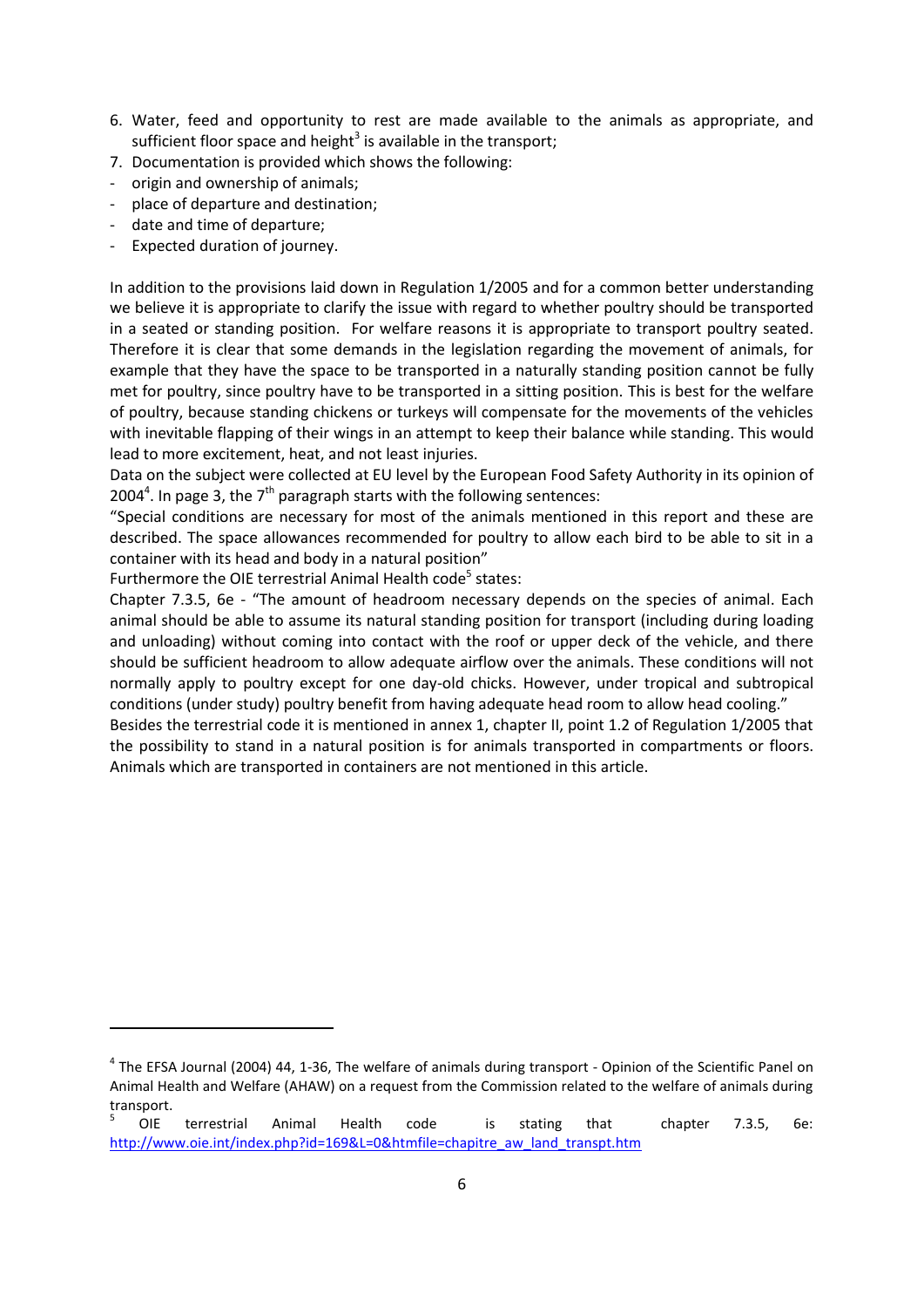# <span id="page-6-0"></span>**CHECKLIST FOR THE TRANSPORT OF LIVE POULTRY**

This checklist is designed to be a helpful tool for checking the conditions that have to be fulfilled before, during and after transport of poultry.

Professional operators should be informed that the Checklist cannot stand alone, but should be seen as integrated part of the Guide. If needed, we advise the reader to look for more detailed information in the text of the Guidance by using the hyperlinks available in the main categories of actions (transporters and drivers responsibilities, cleaning and disinfection…)

| <b>CHECKLIST FOR THE TRANSPORT OF LIVE POULTRY</b> |                                                                                                                               |            |           |           |              |
|----------------------------------------------------|-------------------------------------------------------------------------------------------------------------------------------|------------|-----------|-----------|--------------|
|                                                    | Name of the Operations Manager:                                                                                               | <b>YES</b> | <b>NO</b> | <b>NA</b> | <b>Notes</b> |
|                                                    | A TRANSPORT PREPARATION - IDENTIFICATION AND ASSESSING FITNESS TO TRAVEL                                                      |            |           |           |              |
| A <sub>1</sub>                                     | The driver checks if poultry meets the fundamental<br>conditions for identification                                           |            |           |           |              |
| A <sub>2</sub>                                     | Poultry have been loaded only in means of transport that<br>have been thoroughly cleaned and disinfected.                     |            |           |           |              |
| A <sub>3</sub>                                     | The transporter shall submit in writing complaints involving<br>other staff to the main person responsible for the transport. |            |           |           |              |
| A <sub>4</sub>                                     | Written complaints against the carrier are recorded in a<br>register and follow-up on these complaints is scored.             |            |           |           |              |
|                                                    | <b>B_RESPONSABILITIES OF TRANSPORT OPRERATORS</b>                                                                             |            |           |           |              |
| <b>B</b> 1                                         | The transporter owns a licence.                                                                                               |            |           |           |              |
| <b>B2</b>                                          | If the company participates in a quality assurance scheme,                                                                    |            |           |           |              |
|                                                    | the letter of confirmation as regards the registration and the                                                                |            |           |           |              |
|                                                    | correspondence related to the reports of business                                                                             |            |           |           |              |
|                                                    | operators' audits are kept in the administration of the plant.                                                                |            |           |           |              |
| <b>B3</b>                                          | The transporter keeps a certificate of approval valid for all<br>means of transport                                           |            |           |           |              |
| <b>B4</b>                                          | The transporter provides a facility for cleaning and                                                                          |            |           |           |              |
|                                                    | authorised or approved disinfection operation, or he can                                                                      |            |           |           |              |
|                                                    | provide evidence that these operations are performed by                                                                       |            |           |           |              |
| <b>B5</b>                                          | the cleaning and disinfection of an approved third party.                                                                     |            |           |           |              |
|                                                    | The transporter provides for each driver a copy of his<br>company approval certificate.                                       |            |           |           |              |
| <b>B6</b>                                          | The transporter provides for each means of transport                                                                          |            |           |           |              |
|                                                    | registered under his name (or the name of his company) a                                                                      |            |           |           |              |
|                                                    | copy of company approval certificate.                                                                                         |            |           |           |              |
|                                                    | <b>C DRIVERS' RESPONSIBILITIES</b>                                                                                            |            |           |           |              |
| C1                                                 | The driver is responsible for ensuring that during transport                                                                  |            |           |           |              |
|                                                    | there is no contact between his consignment and flocks                                                                        |            |           |           |              |
|                                                    | whose health status is unknown.                                                                                               |            |           |           |              |
| C <sub>2</sub>                                     | During each transport of live poultry, the driver shall submit                                                                |            |           |           |              |
|                                                    | the following documents:                                                                                                      |            |           |           |              |
|                                                    | - Identification data of the farmer providing the birds;                                                                      |            |           |           |              |
|                                                    | Identification data of the poultry purchaser;                                                                                 |            |           |           |              |
|                                                    | Date and time of loading;                                                                                                     |            |           |           |              |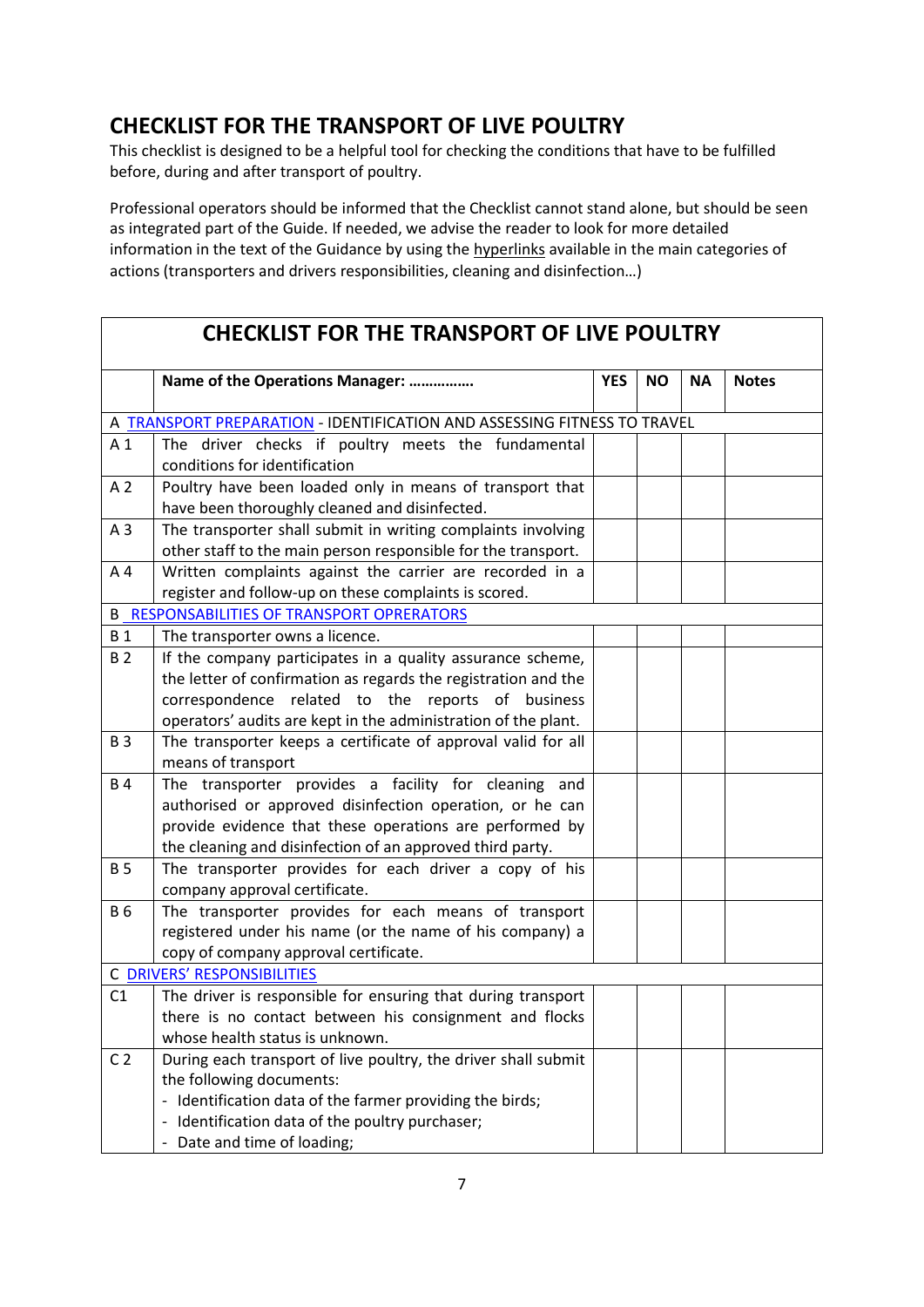|                                               | - Species, category and number of animals;                    |  |  |  |
|-----------------------------------------------|---------------------------------------------------------------|--|--|--|
|                                               | - The identification data of the lot / batch;                 |  |  |  |
|                                               | - The expected duration of each trip;                         |  |  |  |
|                                               | - Where appropriate, the health certificate;                  |  |  |  |
|                                               | - Authorisation as the carrier or a copy of the authorisation |  |  |  |
|                                               |                                                               |  |  |  |
|                                               | from the carrier on behalf of which one performs the          |  |  |  |
|                                               | transport;                                                    |  |  |  |
| - The certificate of professional competence; |                                                               |  |  |  |
|                                               | - A valid certificate of approval of the means of transport;  |  |  |  |
|                                               | - The "disinfection book";                                    |  |  |  |
|                                               | - Where appropriate, the (health) status of the poultry;      |  |  |  |
|                                               | - Poultry transported in intra-Community trade is             |  |  |  |
|                                               | accompanied by a health certificate.                          |  |  |  |
| C <sub>3</sub>                                | For each means of transport, records are entered in a         |  |  |  |
|                                               | register, in chronological order and for each movement of     |  |  |  |
|                                               | the vehicle for at least the following information:           |  |  |  |
|                                               | - The identification number of the means of transport;        |  |  |  |
|                                               | - The authorisation number of the carrier;                    |  |  |  |
|                                               | - The registration number or approval of the trader on        |  |  |  |
|                                               | whose behalf the transport is effected;                       |  |  |  |
|                                               | - Identification data of the farmer;                          |  |  |  |
|                                               | - Identification data of the poultry purchaser;               |  |  |  |
|                                               | - Date and time of loading;                                   |  |  |  |
|                                               | - The date and time of unloading;                             |  |  |  |
|                                               | - Species, category and number of animals;                    |  |  |  |
|                                               | - The identification data of the lot / batch;                 |  |  |  |
|                                               | - Details of the accompanying documents, the flock            |  |  |  |
|                                               | number;                                                       |  |  |  |
|                                               | - The expected duration of each trip;                         |  |  |  |
|                                               | - The health certificates of poultry for intra-Community      |  |  |  |
|                                               | trade or export.                                              |  |  |  |
|                                               | D EQUIPMENT, TOOLS AND CONTAINERS                             |  |  |  |
| D <sub>1</sub>                                | Containers including crates are built and used to protect     |  |  |  |
|                                               | birds against the transport conditions.                       |  |  |  |
| D <sub>2</sub>                                | Aeration has to be adequate and suitable for the type of      |  |  |  |
|                                               | poultry being transported.                                    |  |  |  |
| D 3                                           | Containers can be cleaned easily.                             |  |  |  |
| D 4                                           | The floor of containers is strong enough to withstand the     |  |  |  |
|                                               | weight of poultry.                                            |  |  |  |
| D 5                                           | The floor is designed that poultry cannot get hurt by         |  |  |  |
|                                               | splinters, sharp objects or sharp edges.                      |  |  |  |
|                                               |                                                               |  |  |  |
| D <sub>6</sub>                                | Aeration has to be adequate and suitable for the type of      |  |  |  |
|                                               | poultry being transported.                                    |  |  |  |
|                                               | E CLEANING AND DISINFECTION                                   |  |  |  |
| E 1                                           | Cleaning and disinfection (C&D) of means of transport is      |  |  |  |
|                                               | taking place after each transport of poultry and if necessary |  |  |  |
|                                               | before any new loading; All elements of the means of          |  |  |  |
|                                               | transport (including all objects which were in the means of   |  |  |  |
|                                               | transport during the trip) have to be cleaned and             |  |  |  |
|                                               | disinfected.                                                  |  |  |  |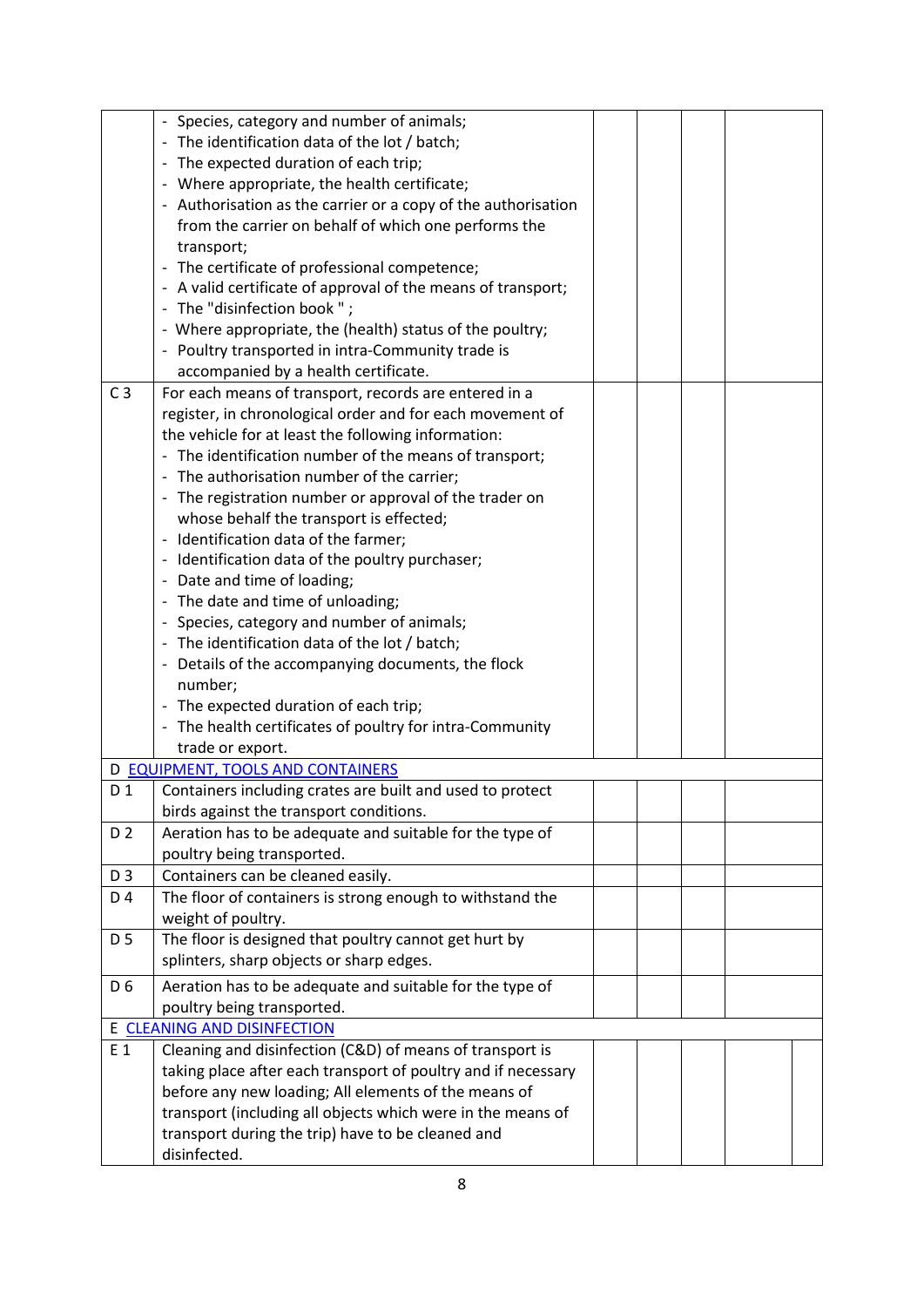| E 2            | The facilities for cleaning and disinfection shall have an  |  |  |  |
|----------------|-------------------------------------------------------------|--|--|--|
|                | authorisation or approval.                                  |  |  |  |
| E 3            | The cleaning and disinfection is done using only approved   |  |  |  |
|                | disinfectants.                                              |  |  |  |
| E 4            | The records of disinfection are checked for each mode of    |  |  |  |
|                | transport.                                                  |  |  |  |
| E 5            | The disinfection register in all C&D operations includes at |  |  |  |
|                | least the following details in chronological order:         |  |  |  |
|                | - The date and time;                                        |  |  |  |
|                | - The number of authorisation or approval of the            |  |  |  |
|                | installation for cleaning and disinfection or the number of |  |  |  |
|                | approval/authorisation of the slaughterhouse where C&D      |  |  |  |
|                | took place;                                                 |  |  |  |
|                | Authorised disinfectant used: name or authorisation         |  |  |  |
|                | number;                                                     |  |  |  |
|                | When using a licenced external facility or in a             |  |  |  |
|                | slaughterhouse - documented evidence must be provided       |  |  |  |
|                | by the operator stating that the installation fulfils the   |  |  |  |
|                | requirements (e.g. slaughter seal)                          |  |  |  |
| E 6            | The responsible person for transport has to check           |  |  |  |
|                | immediately after cleaning and disinfection if the means of |  |  |  |
|                | transport, bins and containers are visually clean.          |  |  |  |
|                | Category - For the transport of live poultry                |  |  |  |
|                |                                                             |  |  |  |
| $\mathbf{1}$   | Poultry have sufficient space and stocking density is kept  |  |  |  |
|                | within the legal limits.                                    |  |  |  |
| $\overline{2}$ | The transport of live poultry to slaughterhouse is          |  |  |  |
|                | accompanied by a document (Food Chain Information FCI)      |  |  |  |
|                | required by the competent authority.                        |  |  |  |
| 3              | Poultry transported in intra-Community trade is             |  |  |  |
|                | accompanied by a health certificate. (Health intra          |  |  |  |
|                | community trade certificate)                                |  |  |  |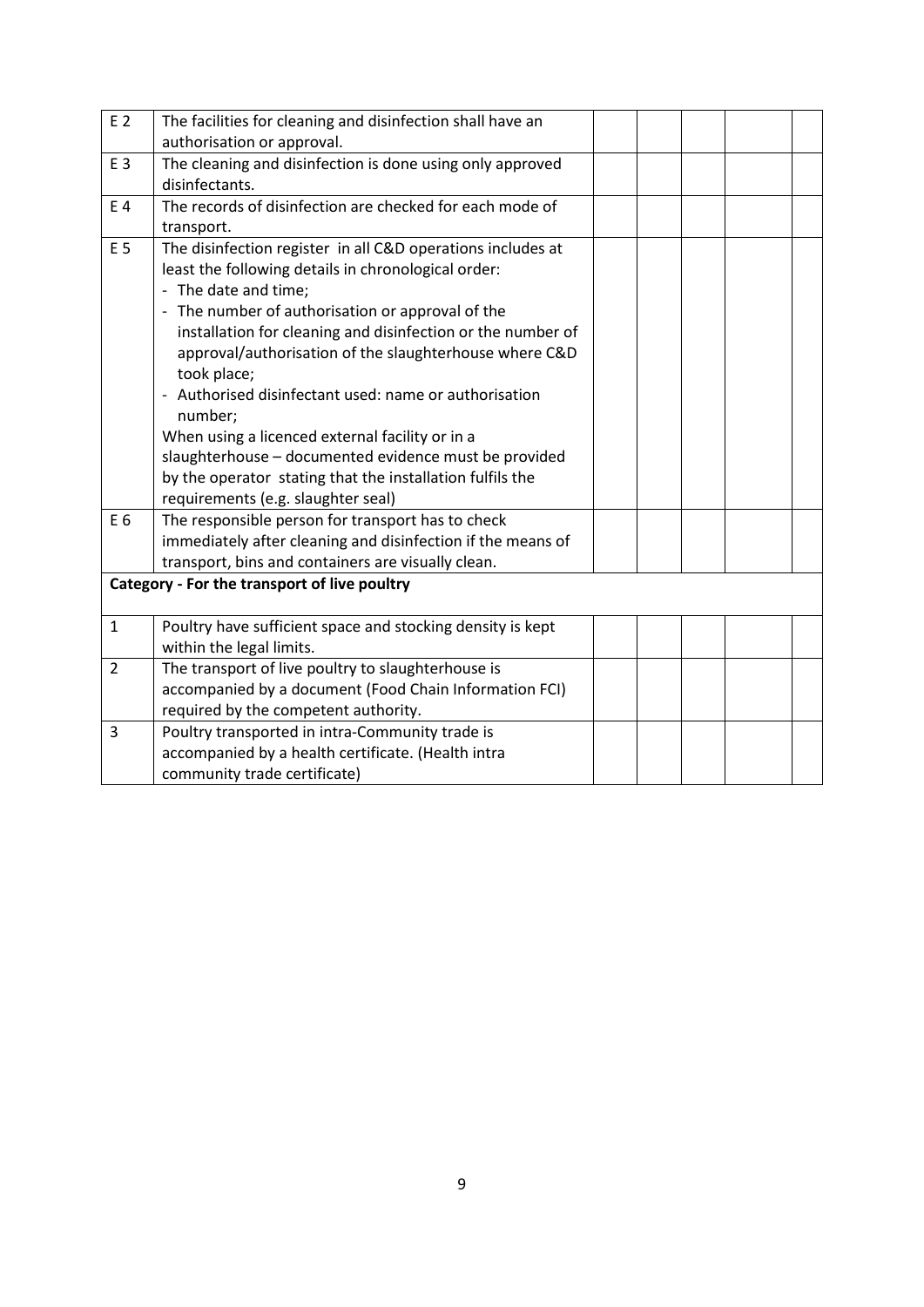### <span id="page-9-0"></span>**1. TRANSPORT PREPARATION**

#### <span id="page-9-1"></span>**1.1 Assessing fitness to travel**

The assessment of the fitness of poultry must be undertaken prior to catching and loading them into transport containers. This assessment is a shared responsibility of both farmer/keeper and the transporter/driver.

Once the loading of containers with the birds begins the transporter is wholly responsible for the welfare of the birds until unloading at the end of the transport.

The monitoring of animals is necessary to check for injuries or distress that requires immediate attention, and/or mechanical and structural problems with the means of transport that could adversely affect the welfare of the animals. This also allows steps to be taken in advance to ensure that problems can be addressed promptly on arrival.

Since poultry is transported in containers, it is evident that once they have been loaded, access to the containers on the truck is not practically feasible.

The farmer, the catching and loading team and the driver have to act according to the following instructions, taking into account that poultry is always in a sitting position during transport:

- 1. Only animals assessed as " fit on the farm" shall be transported for the intended journey , those animals shall be transported in conditions guaranteed not to cause them injury or unnecessary suffering. The animal handler should not put the poultry in the container if its fitness to travel is in doubt.
- 2. Unfitness to travel: examples of poultry which are judged unfit for transport should be provided to the operators since the list in Annex 1, Chapter 1 of Council Regulation (EC) No 1/2005 is not adequate for poultry.

#### *Best practices<sup>6</sup> :*

**.** 

- Where required, a suitable source of lighting should be available to carry out inspections.

#### <span id="page-9-2"></span>**1.2 Provision of food and water**

Adequate food or water provisions and changes in the volume or quality of food and water will diminish the stress associated with transportation. Furthermore water is also important for the regulation of body temperature.

The legislative text sets a maximum time after which provision of water and food is required: Reference to Annex 1 chapter 5.2: For poultry, domestic birds and domestic rabbits, suitable food and water shall be available in adequate quantities, except in the case of a journey lasting less than 12 hours for adult birds, disregarding loading and unloading time;

In effect, because adequate provision of water and food to poultry is difficult in most commercial transport situations, these times represents a practical limit to the length of journey.

Taking into account the Regulation definitions of Journey and Transport as mentioned in the "General principles on animal welfare standards transporting poultry" and the legislative provisions set in Annex 1, chapter 5: poultry should get suitable food and water if the journey is longer than 12 hours. This means that the poultry should get suitable feed and water if the driving time exceeds 12

<sup>&</sup>lt;sup>6</sup> Best practices from the" Poultry welfare off the farm" <https://www.gov.uk/poultry-welfare-off-the-farm>and from the "Transport within New Zealand Animal Welfare" (Transport within New Zealand) Code of Welfare 2011 [http://www.biosecurity.govt.nz/files/regs/animal-welfare/req/codes/transport-within-nz/transport-code](http://www.biosecurity.govt.nz/files/regs/animal-welfare/req/codes/transport-within-nz/transport-code-of-welfare.pdf)[of-welfare.pdf](http://www.biosecurity.govt.nz/files/regs/animal-welfare/req/codes/transport-within-nz/transport-code-of-welfare.pdf)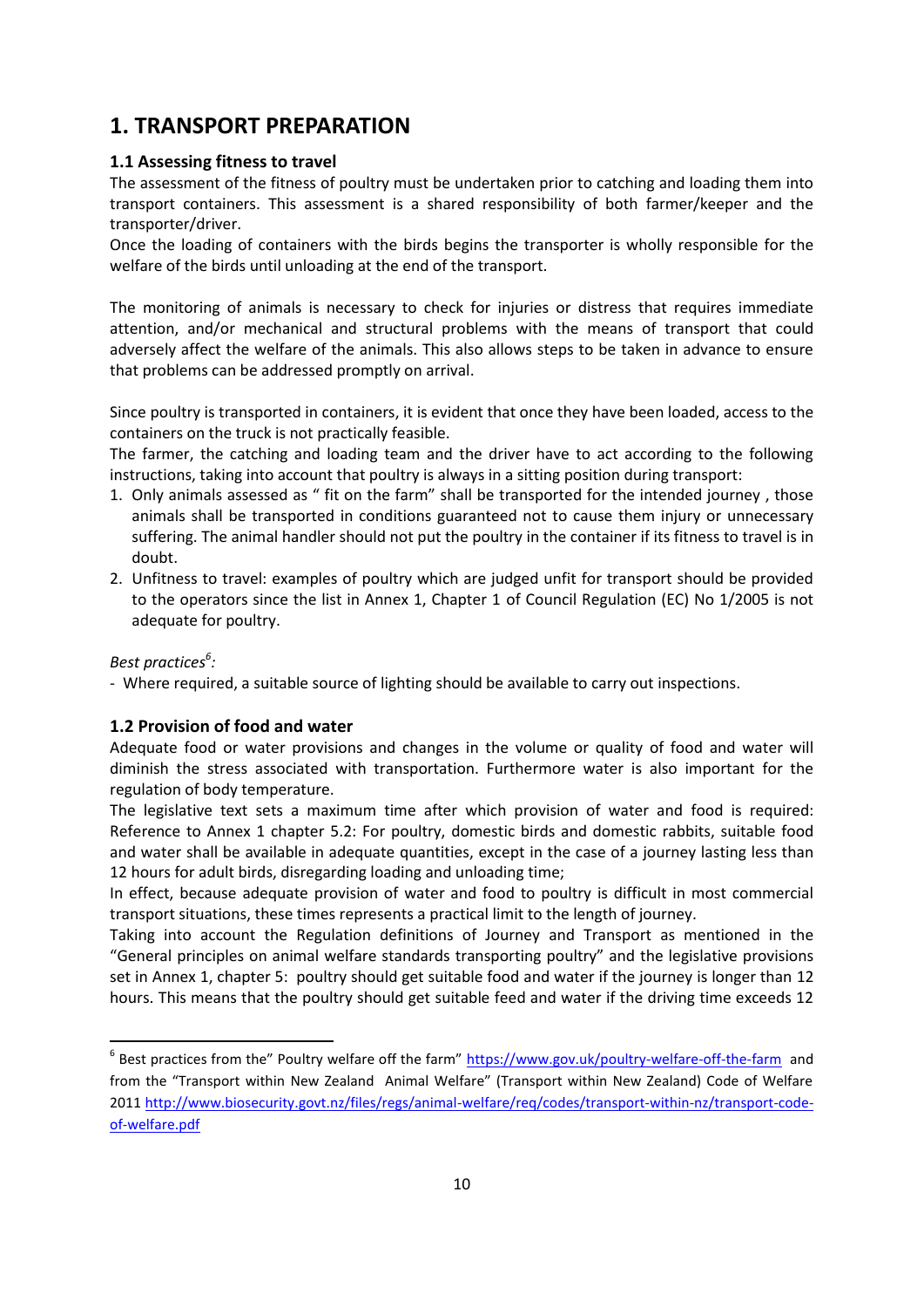hours. For example the waiting time of the animals on the ground of the slaughterhouse should not be included in these 12 hours.

For broilers transported to slaughter, which constitute a substantial part of all poultry transport within the EU, additional legislation applies. This can be found in Council Directive 2007/43/EC laying down minimum rules for the protection of chickens kept for meat production, where Annex 1 point 2 states that 'Feed shall be either continuously available or be meal fed and must not be withdrawn from chickens more than 12 hours before the expected slaughter time'.

*Best Practices:*

1

- Birds should not be fed immediately prior to transport, as a full crop will increase the physical stress during transport and will increase fecal soiling in containers. The feed withdrawal time on the farm should be determined in coordination between the farmer, the transporter and the slaughterhouse
- Transport times should be kept short enough in order to limit the necessity of having to feed the birds during transport, as feeding during transport will lead to soiling.
- Birds cannot be provided with water in conventional containers. Hence, transport times must be kept short enough so that the feeding and watering requirement time is not reached.
- Poultry not intended to be slaughtered should be fed and watered as soon as possible after unloading.
- Animals should not be removed from transport to containers for feeding purposes unless they are in an escape-proof area $<sup>7</sup>$ </sup>

#### <span id="page-10-0"></span>**1.3 Space/ weather conditions / ventilation**

The Regulation allows enough space for the birds to sit comfortably during transport and to rest on the floor. Moreover it aims to ensure that cages and containers are designed to prevent injuries, and cage doors are as large as possible.

| Densities applicable to the transport of poultry in containers / Minimum floor area             |                                              |  |
|-------------------------------------------------------------------------------------------------|----------------------------------------------|--|
| Category                                                                                        | minimum floor area in cm <sup>2</sup>        |  |
| Poultry other than day-old chicks: weight in kg                                                 | minimum floor area in cm <sup>2</sup> per kg |  |
| < 1,6                                                                                           | $180 - 200$ cm <sup>2</sup> / kg             |  |
| 1,6 to $<$ 3                                                                                    | 160 cm <sup>2</sup> / kg                     |  |
| $3$ to $< 5$                                                                                    | 115 cm <sup>2</sup> / $kg$                   |  |
| > 5                                                                                             | 105 cm <sup>2</sup> /kg                      |  |
| These figures may vary depending not only on the weight and size of the birds but also on their |                                              |  |

Space allowances for transport are set by the Regulation:

physical condition, the meteorological conditions and the expected journey time.

The measurement to verify if the animals have access to the minimal space allowances should be done once all the animals are loaded on the truck (available space in the containers on the whole truck divided by the total weight of all the animals on the truck).

 $<sup>7</sup>$  Best practices from the "Transport within New Zealand Animal Welfare" (Transport within New Zealand)</sup> Code of Welfare 2011 [http://www.biosecurity.govt.nz/files/regs/animal-welfare/req/codes/transport-within](http://www.biosecurity.govt.nz/files/regs/animal-welfare/req/codes/transport-within-nz/transport-code-of-welfare.pdf)[nz/transport-code-of-welfare.pdf](http://www.biosecurity.govt.nz/files/regs/animal-welfare/req/codes/transport-within-nz/transport-code-of-welfare.pdf)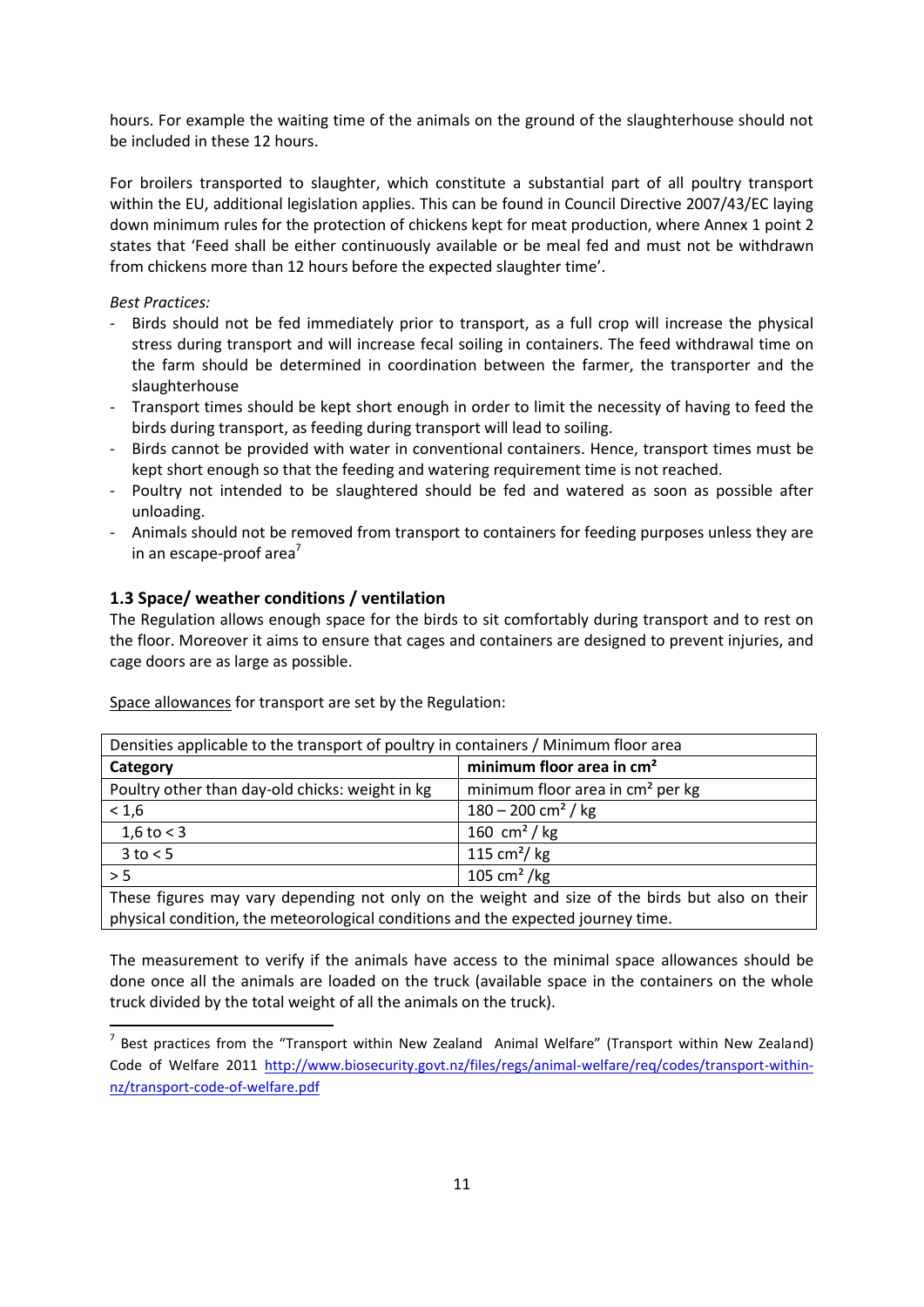#### *Best practices:*

It is important to remember that other factors may influence space allowances including:

- Vehicle design;
- Length of journey;
- The lack of provision of feed and water on the vehicle;
- Quality of roads;
- Expected weather conditions, especially transporting poultry in extremely hot or cold weather.

In particular, regarding weather conditions, the Regulation asks to "protect the animals from inclement weather, extreme temperatures and adverse changes in climatic conditions".

#### *Best practices<sup>8</sup> :*

- Special considerations may apply to the transport of poultry in severe weather conditions.
- When determining loading densities, it would be preferable to allow additional space on extremely hot days.
- It is important to provide all birds with adequate shade during transport and while at rest.
- Shelter: birds shall be protected from adverse weather conditions, such as direct sunlight, heat, wind, rain and hail. Flexible screens on trucks should be available.
- Mechanically ventilated / climate controlled vehicles (with emergency ventilation openings as an extra safety measure) are recommended when temperatures can be expected to become extreme, especially for journeys exceeding 4 hours.

Ventilation: Sufficient ventilation shall be provided to ensure that the needs of the animals are fully met taking into account in particular the number and type of the animals to be transported and the expected weather conditions during the journey. Containers may be stored in a way which does not impede their ventilation. (Annex I chapter III (2.6.) of the Regulation)

#### <span id="page-11-0"></span>**1.4 Maintenance and design of facilities and equipment**

- 1. Transport means, facilities and equipment are designed, constructed and maintained to avoid injury and suffering and to ensure the safety of the animals.
- 2. The walls, partitions, floors and side protection gates must be free of any sharp edges, protrusions, gaps, holes and spaces which are likely to cause injury.

#### <span id="page-11-1"></span>**1.5 Access to containers**

As mentioned above, once animals are loaded it is practically impossible to access the containers on the truck in which seated poultry are transported. The farmer, the catching and loading team and the driver will assess the fitness of the poultry for transport prior to departure.

#### <span id="page-11-2"></span>**1.6 Planning and contingencies**

Transporters and drivers must be trained on emergency care of animals and contingency plans and a planning must be carried out for long journeys<sup>9</sup> through the completion of movement documents. The Regulation requires transporters to document their contingency plans in case of emergencies and to make these available to the competent authority on request. In the case of unforeseen circumstances the transporter or the driver on his behalf has to take the necessary measures to prevent the suffering of animals.

<sup>1</sup> <sup>8</sup> Best practices from the "Poultry welfare off the farm" https://www.gov.uk/poultry-welfare-off-the-farm

<sup>&</sup>lt;sup>9</sup> Article 11 Regulation 1/2005 - Requirements for long journeys transporter authorisations and see also 3.15 Contingency plans journeys over 8 h. Downloadable from

[https://www.gov.uk/government/publications/contingency-plan-template-for-type-2-transporters.](https://www.gov.uk/government/publications/contingency-plan-template-for-type-2-transporters)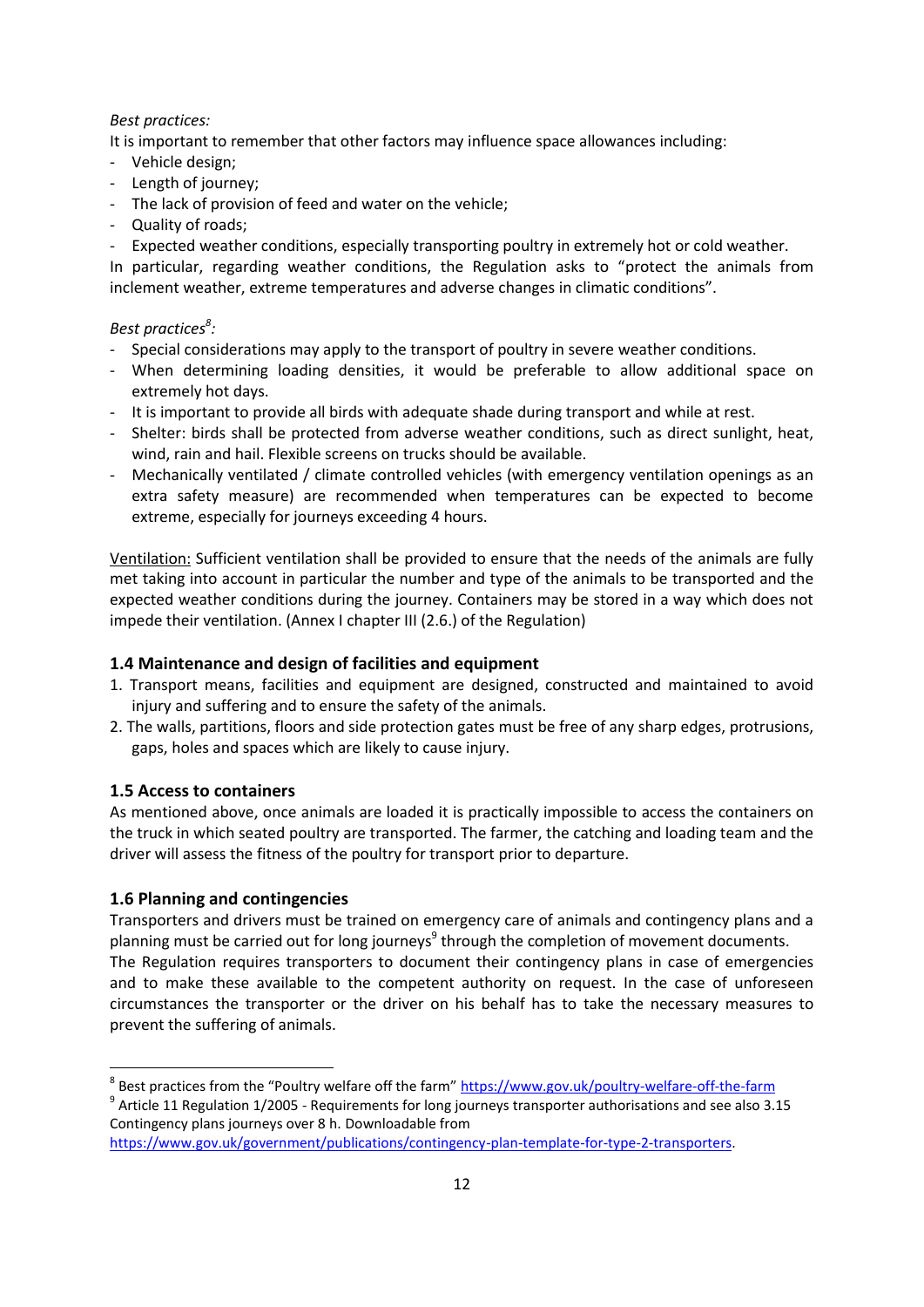The transporter has to submit contingency plans, which demonstrate that in the case of an emergency situation measures can be taken in due time to protect the animals, as quickly as possible. This plan should take into account that no two accidents are alike and every situation requires independent decisions.

#### *Best practices<sup>10</sup> :*

**.** 

Successful crisis management requires appropriate organisational and technical preparation. Examples for minimisation risks prior to transport:

- Contingency plans have to be in place for failure of power, traffic jams, and provision of water and feed supplies if required.
- For emergency events that are considered exceptional to normal daily practice, contingency arrangements/considerations and any actions taken to resolve the issue should be recorded. Any decision applied in an emergency situation should be made with consideration of the birds' welfare at all times;
- Measures must be in place to manage exposure to extreme temperatures during pick-up and transport to minimise predisposing birds to extreme heat and cold stress. Protection must be available for use in the winter months.
- Procedures must be in place during pick-up to minimise the risk of smothering and heat/cold stress.
- Prior to departure, pick-up crews should inspect the load to ensure all containers are secure for transport.

#### <span id="page-12-0"></span>**1.7 Welfare responsibility while loaded**

- 1. It is strongly advised that the poultry farmer or a supervisor on his behalf is present when the catching and loading teams are catching and loading the animals. This "supervision" of the farmer will result in improved welfare when catching the birds.
- 2. Catching and loading activities will either be performed by a fully authorised and licensed company or by properly trained farm staff.
- 3. Catchers' team shall use behavioural principles move slowly and steadily through the flock to avoid smothering.
- 4. Catching and loading of poultry is different from other species. The way of catching and handling is dependent on the species, for example chickens are caught by the legs, around the body or by the base of the wings, e.g. the Swedish method (lifting up 2 chickens while pushing them gently together). The way poultry are handled and caught is crucial for the welfare of the birds. It is strongly recommended that the people who catch the birds are educated and trained about how this has to be done in a way that the welfare of the animal is not compromised. Moreover it is crucial that the people who catch the birds are well positioned in the broiler house (not far from the containers, a small person should not put the birds in the upper layer without the use of small ladder).
- 5. Catching and loading of broilers can also be done mechanically, by the use of broiler catching machines, e.g. with rotating heads with rubber fingers, conveyer belts then bring the birds into the transport containers.
- 6. Catching poultry mechanically has to be done by an employee who is well trained in operating the machines. Nonetheless this method is not suitable for other poultry species and the use of

<sup>&</sup>lt;sup>10</sup> Best practices from the "Opinion on Contingency Planning for Farm Animal Welfare in Disasters and Emergencies"- UK Farm animal welfare committe[e http://www.defra.gov.uk/fawc/files/Opinion-on-](http://www.defra.gov.uk/fawc/files/Opinion-on-Contingency-Planning-for-Farm-Animal-Welfare-in-Disasters-and-Emergencies.pdf)[Contingency-Planning-for-Farm-Animal-Welfare-in-Disasters-and-Emergencies.pdf](http://www.defra.gov.uk/fawc/files/Opinion-on-Contingency-Planning-for-Farm-Animal-Welfare-in-Disasters-and-Emergencies.pdf)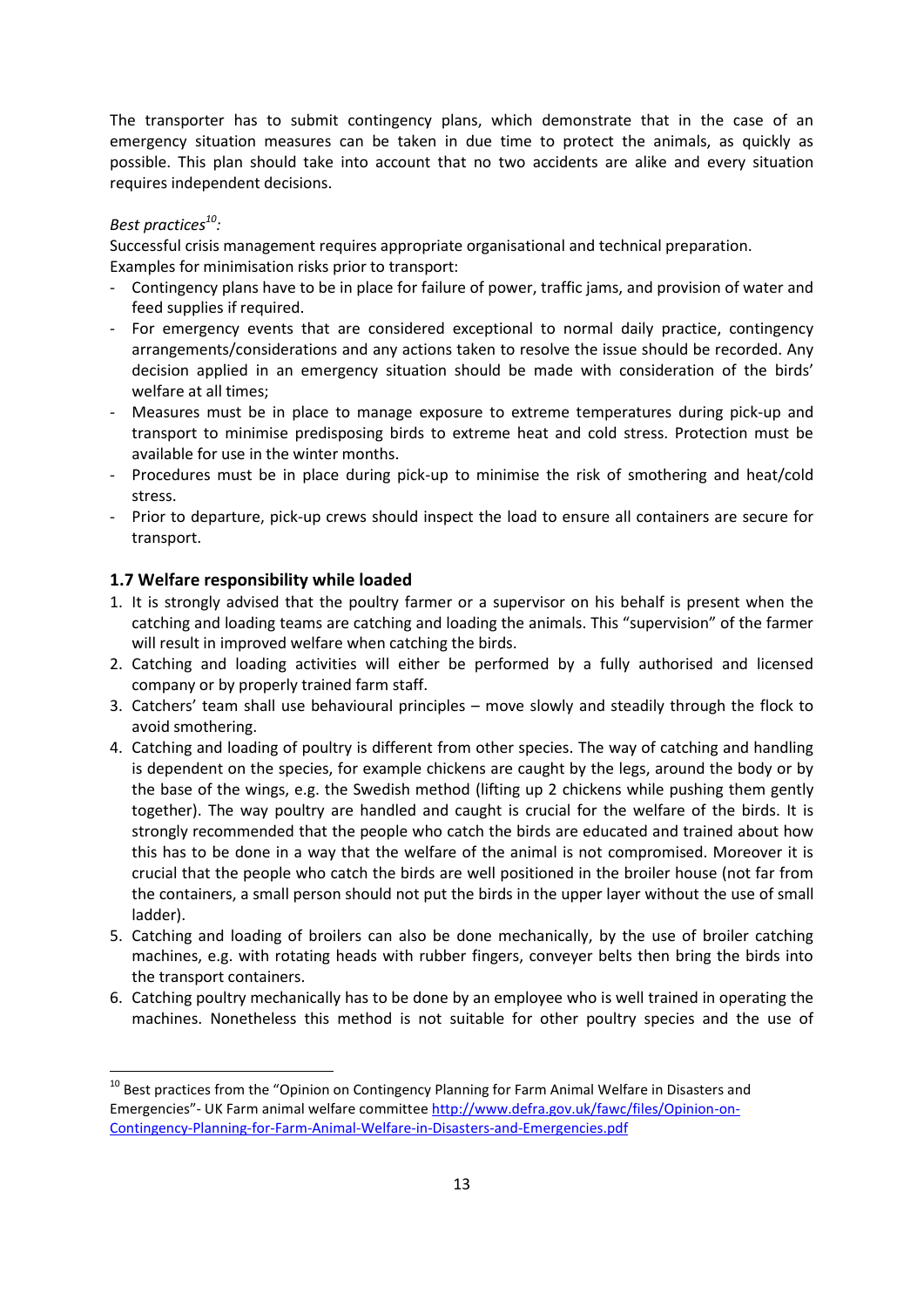catching machines does not remove the producer and transporter responsibility in relation to fitness assessment of the birds.

- 7. In addition, there is always a responsibility of the staff to carry out proper surveillance of the machines, so that they function properly during the entire catching operation.
- 8. Once the birds are on the vehicle the transporter is wholly responsible for the welfare of the poultry until they are unloaded. If the transporter does not make a 'fitness assessment' then there should be a clear and documented procedure as to who takes responsibility for this task.<sup>11</sup>

#### *Best practices:*

**.** 

Catching and loading of the animals in many ways determines the welfare of the animals during the remainder of the transport time. Therefore, catching and loading should be done with care and with extra attention to the following points:

- The animals are caught and carried in such a way that no damage to either wings or legs is done;<sup>12</sup>
- The animals are placed in the container in a way to avoid unnecessary stress or injury;
- Handlers responsible for the loading of the animals shall make sure that the number of animals per container complies with the figures in chapter VII E (see Table 1);
- Animals are spread out evenly in the container, to prevent huddling;
- Each container shall be checked for trapped wings or feet;
- It is not permitted to load broilers poultry that are already dead or that are likely to suffer during the journey (ill or injured animals);
- The containers are loaded onto the truck with care, to prevent unnecessary stress or injury to the animals.

Personnel involved in catching and loading the animals should receive instructions on good hygiene practices, including<sup>13</sup>:

- Hands/gloves shall be sanitized before catching or loading;

Wearing protective clothes; ideally footwear and clothing provided by the farm should be used; Activities should be planned in a way that Salmonella positive flocks are caught at the end of the working shift.

#### <span id="page-13-0"></span>**1.8 Journey times are kept to minimum**

Organiser and transporter are required to plan the journey in advance and in compliance with the general obligations in Article 3 of the Regulation (minimising the length of the journey and carrying out transport without delay) and in a way which minimises welfare risks and, as such, will be at the discretion of the local authority/Animal Health.

For example, transporters must ensure that the journey commences immediately after loading, and that unloading is completed without delay upon arrival. Failure to do this could result in enforcement action.

 $11$  Art. 6 COUNCIL REGULATION (EC) No 1/2005 on the protection of animals during transport and related operations

 $12$  OIE recommendations: "Broilers should not be picked up by their neck or wings" - Article 7.10.4., 2. q.( On farm harvesting) of the OIE Terrestrial Animal Health Code, 2013.

[http://www.oie.int/index.php?id=169&L=0&htmfile=chapitre\\_1.7.10.htm](http://www.oie.int/index.php?id=169&L=0&htmfile=chapitre_1.7.10.htm) 

<sup>&</sup>lt;sup>13</sup> Good practices from 'guide to good hygiene practice for the prevention and control of pathogenic microorganisms with particular reference to salmonella in Gallus gallus (broilers reared for meat – on farms' [http://ec.europa.eu/food/food/biosafety/salmonella/docs/community\\_guide\\_broilers\\_en.pdf](http://ec.europa.eu/food/food/biosafety/salmonella/docs/community_guide_broilers_en.pdf)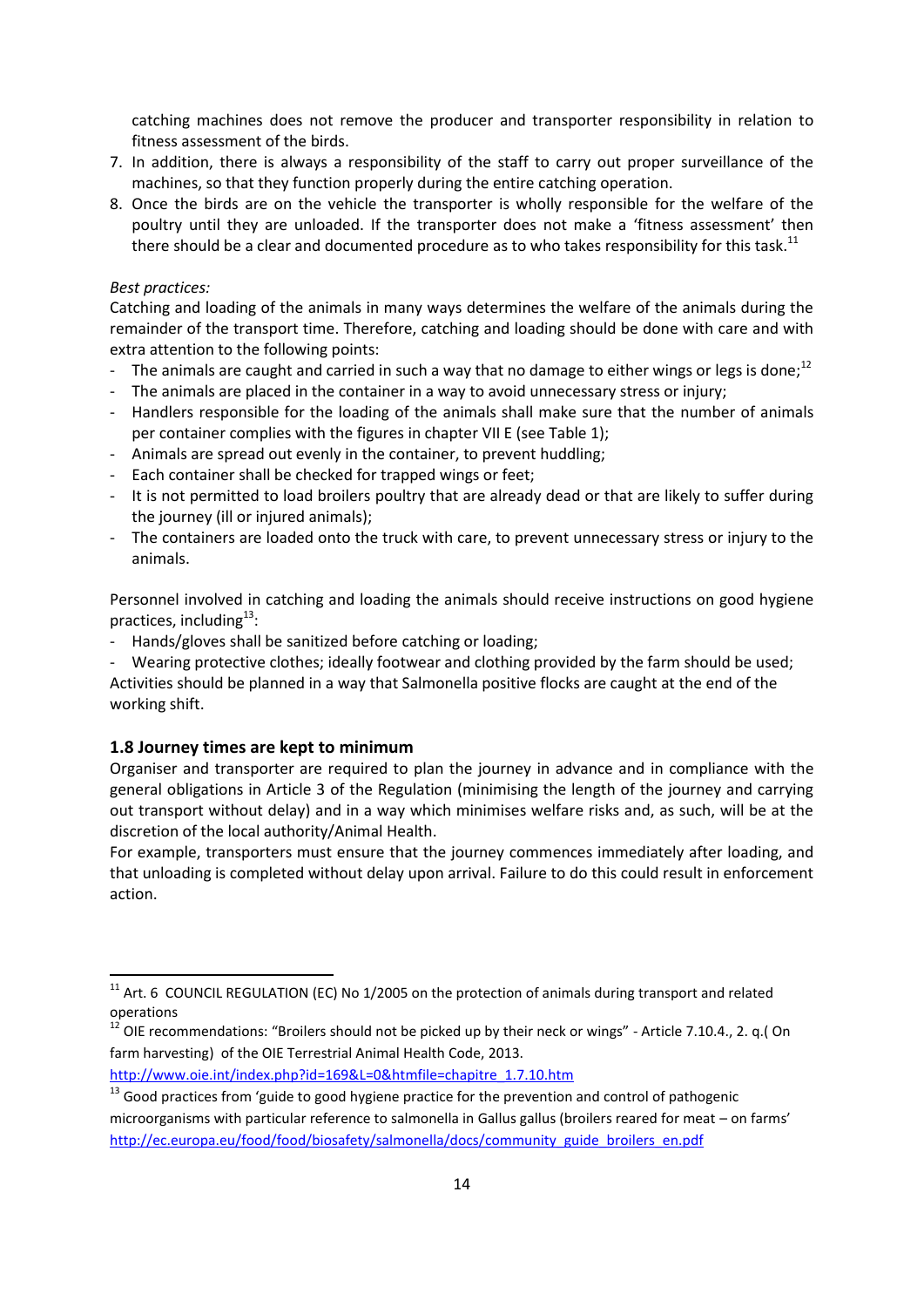### <span id="page-14-0"></span>**2. RESPONSIBILITIES OF TRANSPORT OPERATORS**

According to the preamble to the Regulation "Animal transport involves not only transporters but also other categories of operators such as farmers, traders, assembly centres and slaughterhouses. As a consequence, some obligations regarding the welfare of animals should be extended to any operator involved in the transport of animals".

#### <span id="page-14-1"></span>**2.1 Business enterprises**

They have an obligation to train employees in the use of equipment and in the humane care and handling of poultry. In case of outsourcing they have the responsibility to select contractors that are well equipped and experienced and have demonstrated that they act in compliance with the legal requirements.

#### <span id="page-14-2"></span>**2.2 Keepers (farmers/owners)**

The Regulation defines keeper as "any natural or legal person, except a transporter, in charge of or handling animals whether on a permanent or temporary basis";

Keepers of animals at the place of departure, transfer or destination shall ensure that the technical rules on fitness for transport and loading, unloading and handling of the animals set out in Chapters I and III, section 1, of Annex  $I^{14}$  are met in respect of the animals being transported.

Keepers of poultry are not legally obliged to provide for long journeys a Journey log (excluded under Article 5(4) of 1/2005) unless specifically requested by competent authorities ( i.e. as a planning tool and a pre-requisite for the issue of a health certificate). However Article 3(b) of the Regulation still gives the responsibility for a natural person to provide information to the competent authority upon request concerning the planning, execution and completion of any journey.

#### *Best practices:*

Provision of a journey log could be a good way to provide necessary information.

#### <span id="page-14-3"></span>**2.3 Organiser**

**.** 

The organiser can be:

A transporter who has subcontracted to at least one other transporter for a part of a journey; A natural or legal person who has contracted to more than one transporter for a journey;

- 1. The organiser shall ensure that for each journey:
- (a) The welfare of the animals is not compromised by insufficient coordination of the different parts of the journey and the weather conditions are taken into account;
- (b) A natural person is responsible for providing information on the planning, execution and completion of the journey to the competent authority at any time.
- (c) The transport of animals shall be contracted or subcontracted to transporters that are officially authorised;
- 2. Persons organising the transport of poultry must be aware of any requirements for health certification.
- 3. Approvals and documentation must be completed before the journey. This is particularly important for interstate and export movements and will minimise delays that may adversely affect the well-being of the birds.
- 4. The organiser is responsible for planning the journeys carefully;

<sup>&</sup>lt;sup>14</sup> Chapter I: "Technical rules- animal fitness for transport", Chapter III "Transport practices" - loading, unloading and handling of the animals.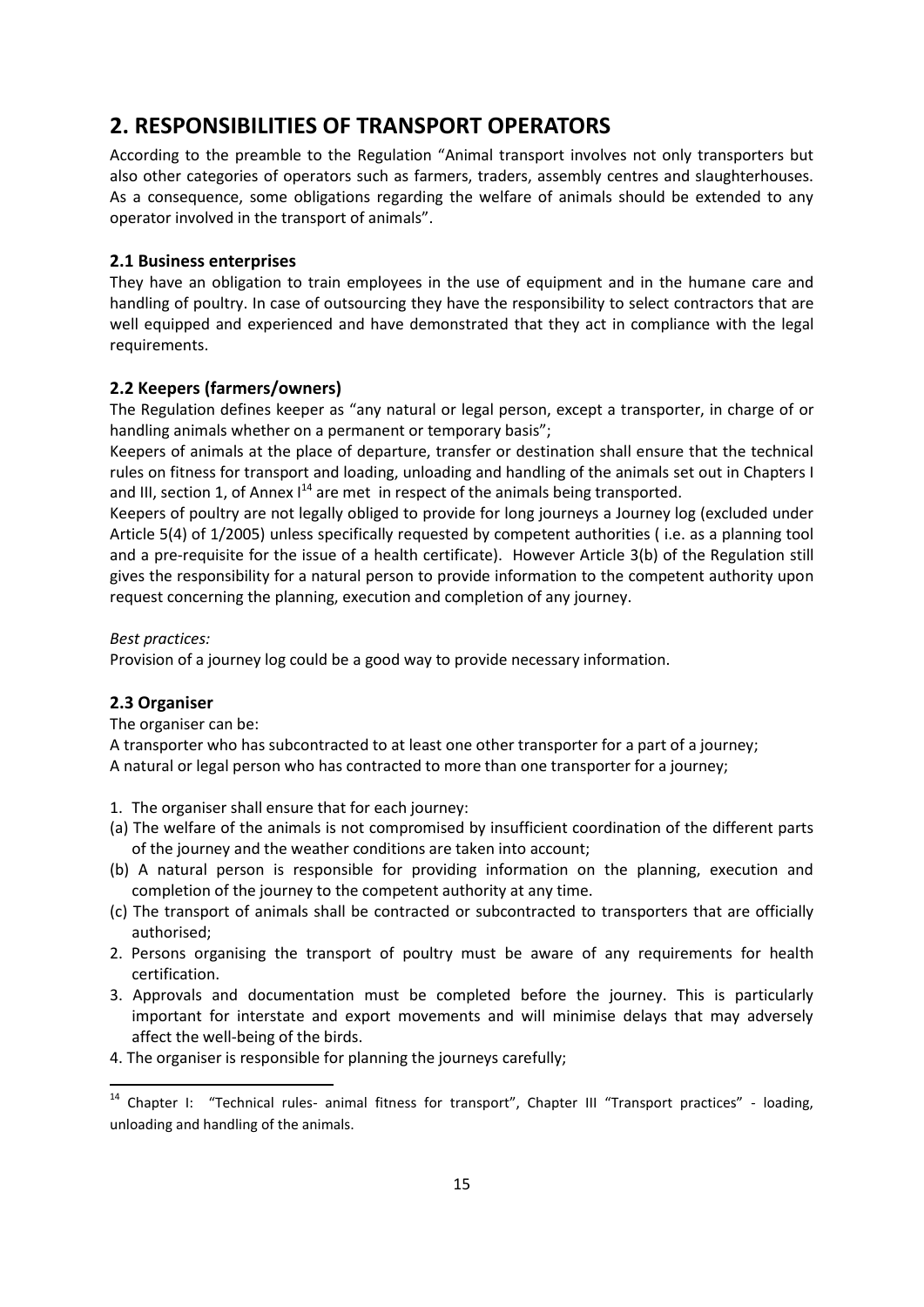#### <span id="page-15-0"></span>**2.4 Transporters**

Transporter is any natural or legal person transporting animals on his own account or for the account of a third party.

The welfare of the animals and welfare conditions during transport are a core principle and they result mainly from the day-to-day conduct of the transporters. Nevertheless checks by competent authorities may be hindered as transporters can freely operate in different Member States. Therefore transporters should be accountable and transparent concerning their status and operations.

In particular they should provide proof of their authorisation, systematically report any difficulty and keep precise records of their actions and the results.

The transporter must in his capacity be able at request of the official to:

Provide documentary evidence that cleaning and disinfection operations are performed in facilities with installations that are officially approved;

Present for each driver in his service a copy of the official certificate of professional competence;

Present for each means of transport registered in his name (or the name of his company), a copy of the certificate of approval;

Demonstrate that the transporters are complying with the technical rules for the fitness of the animals to be transported, the utility of the means of transport, the applied transport practices as regards handling, loading and unloading of the animals, and compliance with space allowances.

In addition to this, it is important to note that since poultry is transported seated in containers<sup>15</sup>, it is not feasible to assess the fitness of each individual animal once the animals are loaded.

The transport of animal shall be contracted or subcontracted to transporters that are officially authorised.

If the transporter is also the driver, both authorisations of transporter and a copy of the certificate of professional competence are needed. When a transporter uses or provides means for transporting live poultry, the means of transport must have a valid certificate of approval for this purpose before loading animals.

Transporters shall notify to the competent authority any changes in relation to the information and documents provided to the officials;

Transporters shall identify the natural person(s) responsible for the transport and ensure that information on the planning, execution and completion of the part of the journey under their control can be obtained at any time.

The transporter must ensure that the driver has the capacity and knowledge to function as attendant during all stages of the transport.

The transporter shall report any anomalies during transport to the competent authority. A copy of the report will be held by the transporter.

Written complaints about transport shall be recorded in a register and the monitoring of these complaints shall be noted.

#### <span id="page-15-1"></span>**2.5 Road driver and attendant**

**.** 

The Regulation defines as attendant "a person directly in charge of the welfare of the animals who accompanies them during a journey". The presence of an attendant is not applicable when animals are transported in containers, which is commonly the case for poultry. For the welfare of poultry, it is

<sup>&</sup>lt;sup>15</sup> Regulation 1/2005 defines container as any crate, box, receptacle or other rigid structure used for the transport of animals which is not a means of transport.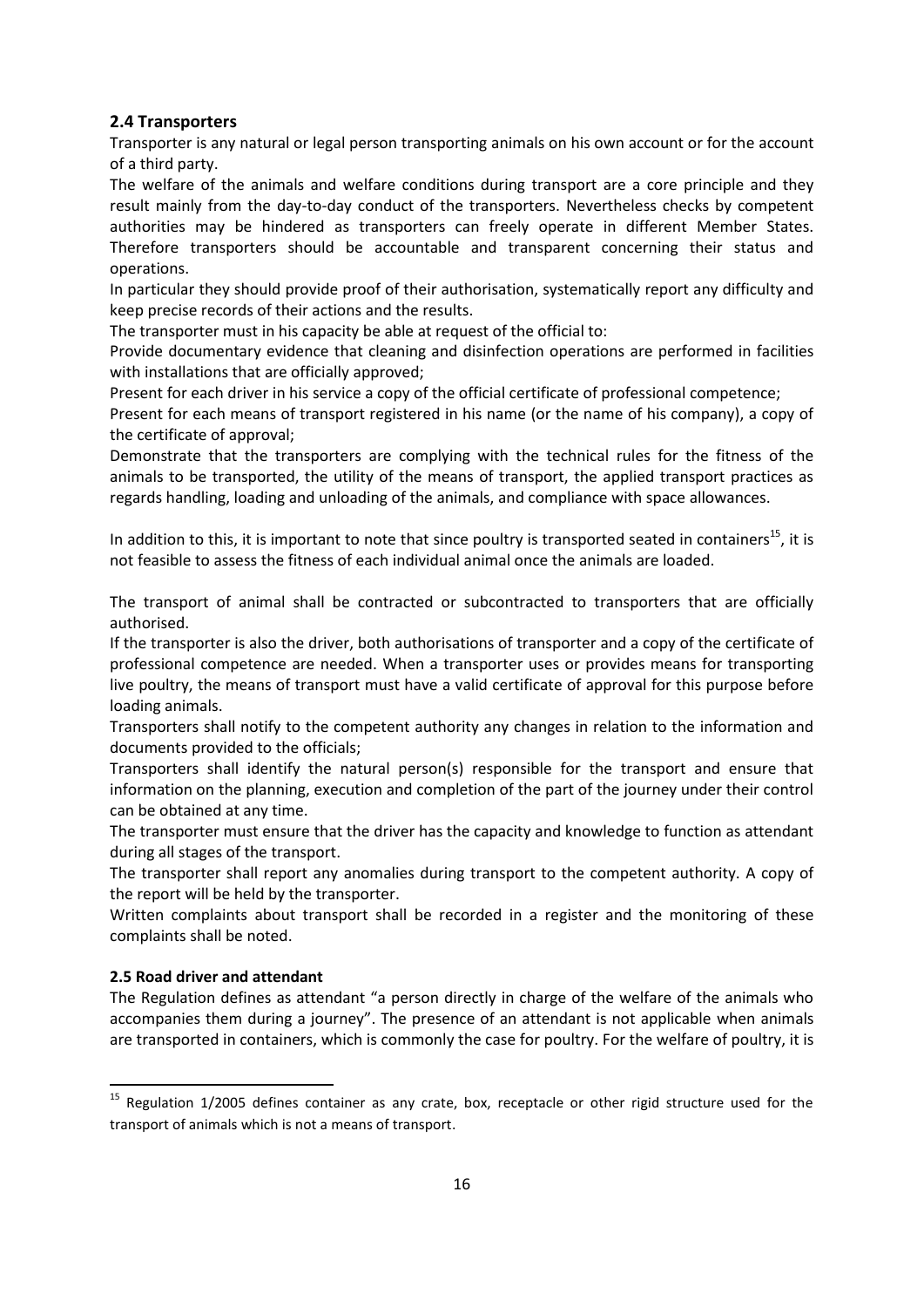advised that the driver has the capacity and knowledge to control the situation during the different stages of transport.

- 1. Drivers transporting poultry on journeys over 65 km will require a certificate of competence issued by an independent assessor. Road drivers shall have successfully completed the training and have passed an examination approved by the competent authority, which shall ensure that examiners are independent (Article 6(5), Article 17(1), Annex III Chapter III and Annex IV of the Regulation).
- 2. The training courses addressed to the road drivers shall include at least the technical and administrative aspects of Community legislation concerning the protection of animals during transport and in particular the following items: Fitness of sick and /or injured animals; Animal physiology and in particular drinking and feeding needs, animal behaviour and the concept of stress; Practical aspects of handling of animals; Impact of driving behaviour on the welfare of the transported animals and on the quality of meat; Emergency care for animals; Safety considerations for personnel handling animals.

The driver must be able to present the following information of an animal or group of animals at the request of the competent authority throughout the transport:

- The identification data of the transporter of poultry;
- The identification data of the flock at the place of departure including the date and time of loading and the species, category and number of poultry;
- The identification data of the flock at the place of destination, including the identification data of the flock, the expected duration of the journey and in case of a slaughterhouse including the approval number.
- 3. Animals shall be checked at the farm and given appropriate veterinary treatment and if necessary undergo emergency slaughter or killing in a way which does not cause them any unnecessary suffering.
- 4. The driver shall report anomalies during transport to the transporter and the competent authority and a copy of the report shall be held by the transporter.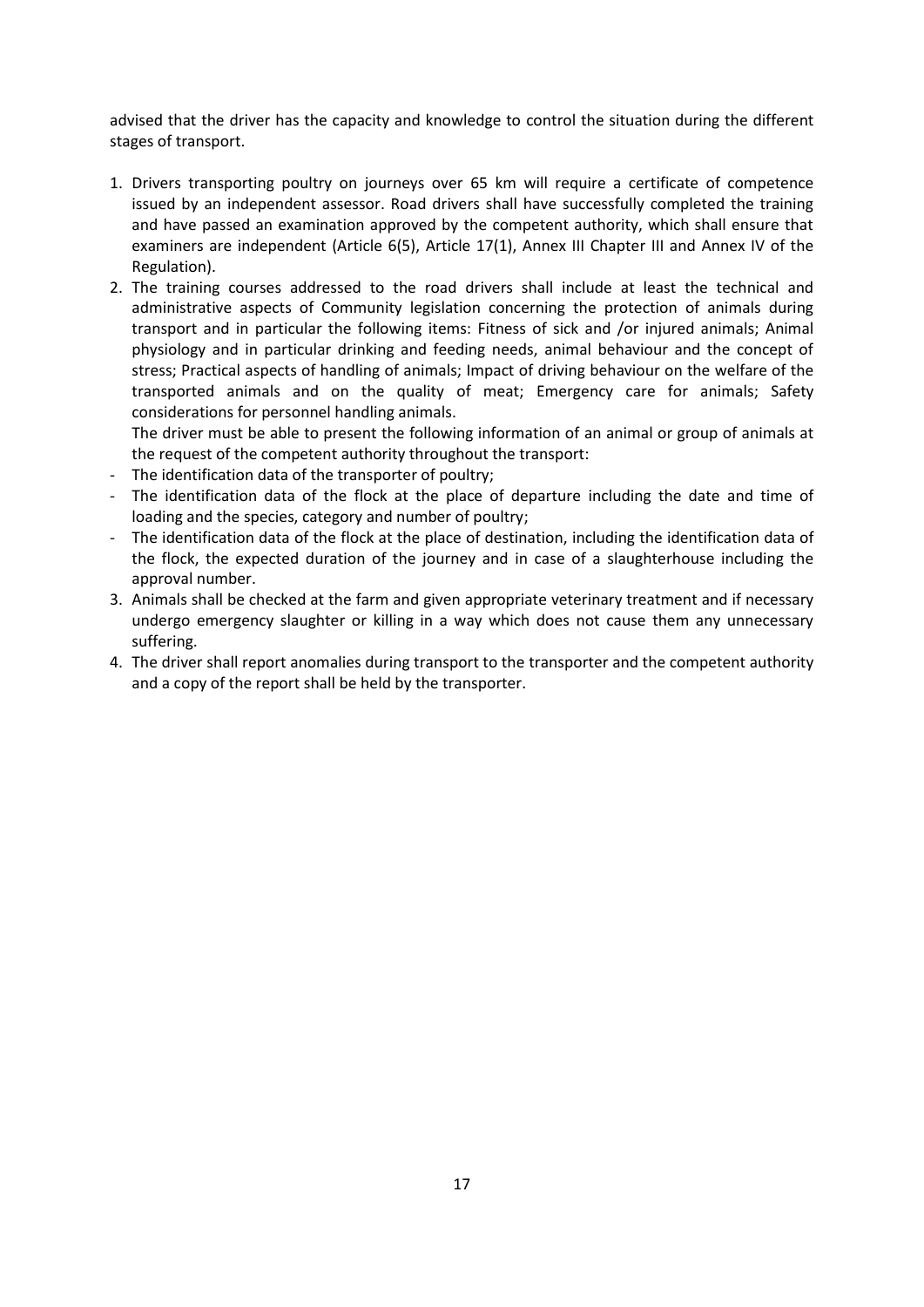# <span id="page-17-0"></span>**3. COMPETENCE**

#### <span id="page-17-1"></span>**3.1 Training of Staff**

Since 5 January 2007, transporters and handlers of all vertebrate animals transported in connection with an economic activity have been required to undergo appropriate training, in any format, in the relevant technical provisions of Regulation 1/2005 (e.g. fitness to transport; loading, unloading and handling; means of transport; use of its facilities; watering and feeding intervals, journey times and rest periods; space allowances; and documentation). Additionally, since 5 January 2008, transporters and attendants using road vehicles to transport cattle, sheep, pigs, goats, equidae and poultry on journeys of over 65km in connection with an economic activity have been required to undertake an assessment for competence and to hold a Certificate of Competence issued by an independent body nominated by the competent authority.

- 1. According to Article 3 of the Regulation anyone engaged in the handling and transport of poultry must be trained or competent to do so in a way that does not, or is not likely to, cause unnecessary fear, injury or suffering.
- 2. The competent authority shall ensure that:
- Its staff are duly trained and equipped if appropriate to check data recorded by the recording equipment for road transport as provided for by Regulation (EEC) No 3821/85;
- Training courses shall be made available for personnel of transporters and assembly centres either by the Competent Authority or a body designated by the Member States.
- The certificate of competence for drivers and attendants of road vehicles transporting poultry shall be granted and issued after they have passed successfully an examination by independent examiners approved by the Competent Authority. Certificates do not have a defined period of validity.
- The training should cover:
	- o The technical and administrative aspects of European legislation;
	- o Fitness for travel;
	- o Means of transport and use of its facilities;
	- o Loading, unloading and handling watering and feeding intervals;
	- o Journey times and rest periods;
	- o Space allowances;
	- o Impact of driving behaviour on the welfare of the transported animals and on the quality of meat;
	- $\circ$  Emergency care for animals, including emergency killing routines<sup>16</sup> in case of traffic accidents involving poultry transport vehicles;
	- o Safety considerations for personnel handling animals;
	- o Documentation.

**.** 

3. The certificate of competence shall be drawn up in the official language(s) of the Member State of issue and in English when the driver or attendant is likely to operate in another Member State.

 $16$  The driver is rarely expected to kill individual sick or injured birds during transport. However, road accidents do happen, and it is important that the driver knows whom to contact to arrange for the killing of the entire consignment if, there is an accident where the vehicle cannot drive on and where the birds cannot be moved to another vehicle.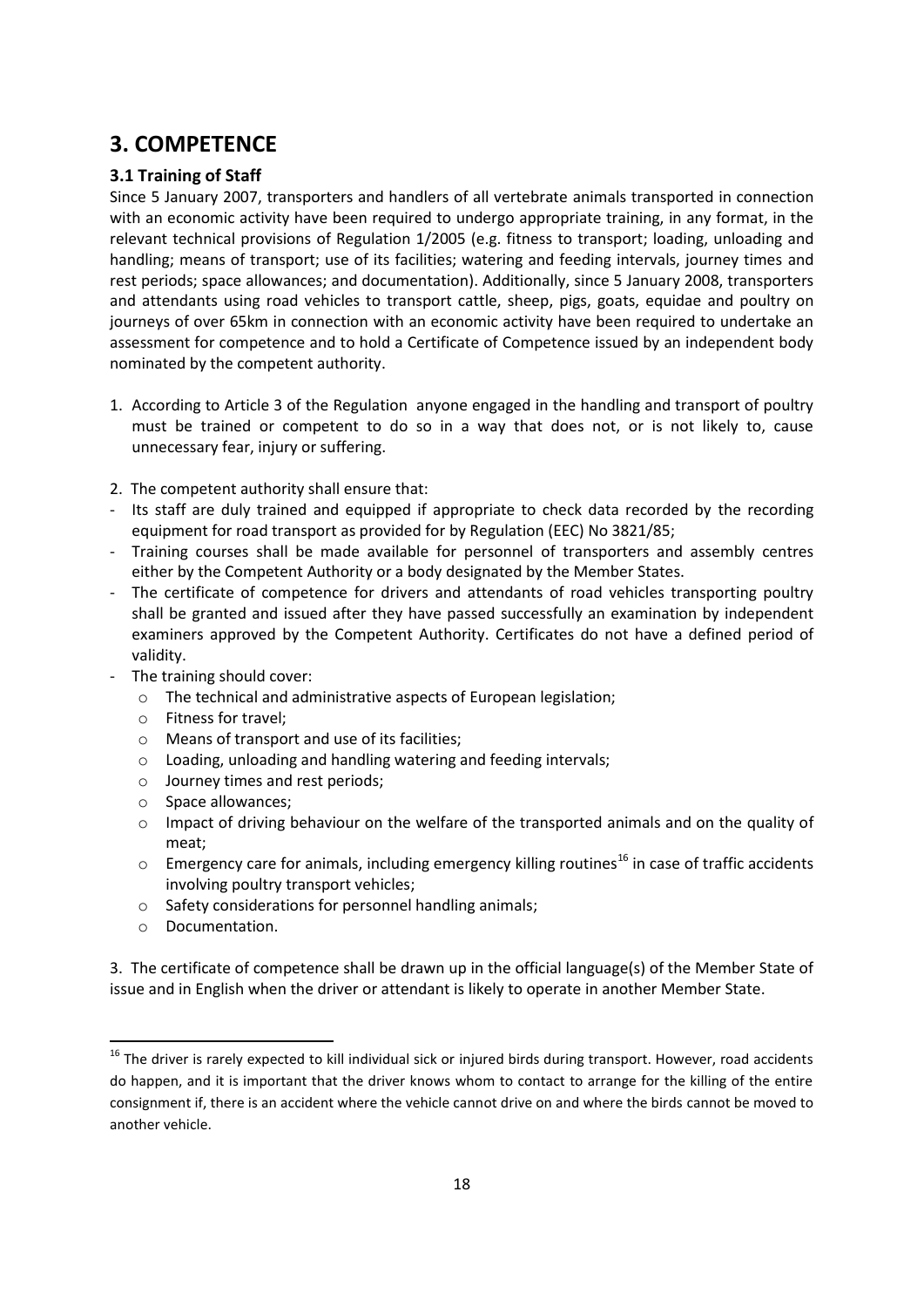### <span id="page-18-0"></span>**4. EQUIPMENT**

**.** 

The Regulation requires that means of transport are designed, constructed, maintained and operated so as to avoid injury and suffering and ensure the safety of the animals (Chapters II, IV & VI). This includes, among other things, requirements for cleansing and disinfecting and lighting.

#### <span id="page-18-1"></span>**4.1 Means of transport: Vehicles and Trailers**

The Regulation lays down specific standards and rules for transporting animals by all means of transport which is defined as road or rail vehicles, vessels and aircraft. A vehicle is a means of transport fitted with wheels which is propelled or towed, it therefore includes trailers. There are also rules applying to containers used to carry animals on a separate means of transport<sup>17</sup>.

Annex 1, chapter 2 of the Regulation defines in depth the requirements for means of transport. It explains that containers must be designed, constructed and maintained to high standards using suitable materials, and must be appropriate for the size of the poultry. Vehicles should be maintained in good mechanical and structural condition.

They must permit adequate ventilation but protect the birds from adverse weather conditions. Where it is not obvious that the containers contain live animals, each must be marked clearly and visibly with "Live animals" and "Top of container". The following table described in depth the principles taken in consideration by the Regulation for Vehicles and Trailers:

| <b>Item</b>          | <b>Article 3 and Annex I</b> | Reg. 1/2005 requirements                           |
|----------------------|------------------------------|----------------------------------------------------|
| General              | Art. $3$                     | No person shall transport animals or cause         |
|                      |                              | animals to be transported in a way likely to cause |
|                      |                              | injury or undue suffering.                         |
| Design, construction | Article 3 (c)                | Designed, constructed, maintained and operated     |
| Maintenance          | Chapter II 1.1 (a)           | so as to avoid injury and suffering and ensure the |
|                      |                              | safety of the animals.                             |
| Strength             | Chapter II 1.1 (d)           | Withstand stress of movements.                     |
| Safety               | Chapter II $1.1(a)$          | Ensure safety of animals.                          |
|                      | Chapter II 1.1 (d)           | Prevent escape or falling.                         |
| Roof                 | Chapter II 1.1 (b)           | Protect from inclement weather, extreme            |
|                      |                              | temperatures, and adverse changes in climatic      |
|                      |                              | conditions.                                        |
| Floor                | Chapter II 1.1 (h)           | Minimise leakage of urine and faeces.              |
| Sides/ends           | Chapter II 1.1 (b)           | Protect from inclement weather, extreme            |
|                      |                              | temperatures, and adverse changes in climatic      |
|                      |                              | conditions.                                        |
| Ventilation          | Chapter II 1.1 (e)           | Maintain appropriate air quality and quantity.     |
|                      | Chapter III 2.6              | Provide sufficient ventilation number of animals   |
|                      |                              | and weather.                                       |
| Container stowing    | Chapter III 1.7              | Limit urine and faeces falling onto birds below.   |
| and stacking         | Chapter III 2.6              | Ensure stability, and that ventilation is not      |
|                      |                              | impeded.                                           |
| Space allowances     | Chapter II 2.1               | At least comply with figures in chapter VII E      |

| Table 1: Equipment requirements lay down by Regulation 1/2005 |  |
|---------------------------------------------------------------|--|
|---------------------------------------------------------------|--|

 $17$  Container" is defined in the Regulation as "any crate, box, receptacle or other rigid structure used for the transport of animals which is not a means of transport".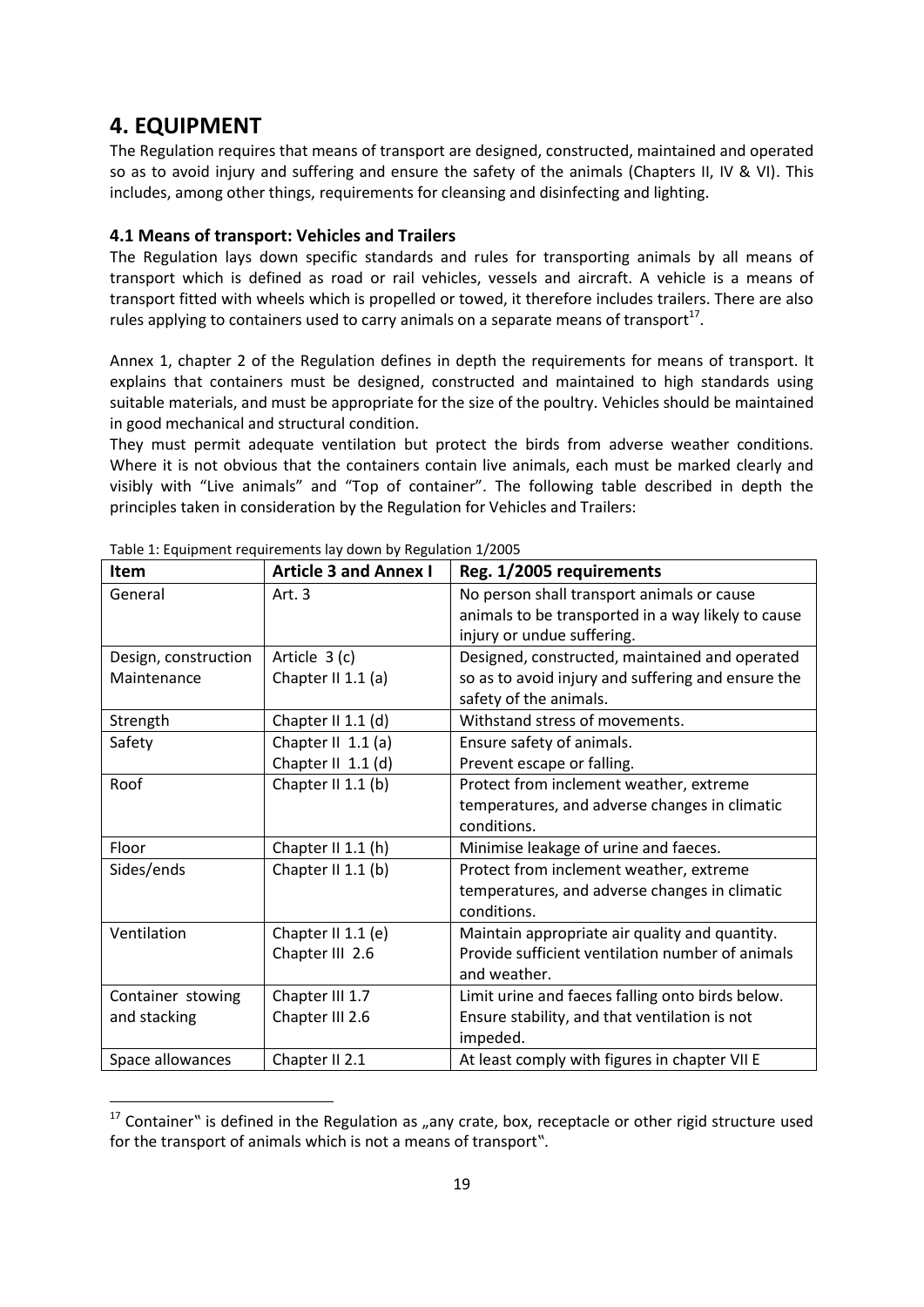|              | Chapter VII E        | Poultry other than day-old chicks:               |  |  |
|--------------|----------------------|--------------------------------------------------|--|--|
|              |                      | $180 - 200$ cm <sup>2</sup><br>$< 1.6$ kg        |  |  |
|              |                      | 1,6 kg to $<$ 3 kg<br>$160 \text{ cm}^2$         |  |  |
|              |                      | 3 kg to < 5 kg 115 $cm2$                         |  |  |
|              |                      | 105 $cm2$<br>$> 5$ kg                            |  |  |
| Load/unload  | Chapter II 2.2       | Carry suitable equipment to load and unload      |  |  |
| facilities   |                      | animals.                                         |  |  |
| Cleaning and | Chapter II $1.1(c)$  | Vehicle, equipment and load /unload facilities - |  |  |
| disinfection | Chapter II I 1.3 (b) | able to be cleaned and disinfected.              |  |  |

#### <span id="page-19-0"></span>**4.2 Containers**

The Regulation defines the container as "any crate, box, receptacle or other rigid structure used for the transport of animals which is not a means of transport". Some of the requirements for containers need to be interpreted and implemented for more specific species without any negative and rather a positive impact for the welfare of poultry.

- 1. Birds may only be carried in properly designed cages or containers.
- 2. Poultry are transported sitting down and the height of the containers is corresponding to this way of transportation of the birds avoiding the birds getting injured (by wing flapping to stay in balance or by climbing on each other).
- 3. The floor should be easy to clean but should prevent birds from harming themselves during transport, therefore any leakage should be minimised. Since birds are transported in sitting position and not standing walking around and the emptying of the containers may be done by mechanical means, anti-slip flooring is prescribed. Adequate antislip floor should be installed limited where the hazard exists and it should be intended to correct temporary hazardous conditions.Although, a container which has no anti-slip floor at all, is very smooth and can be cleaned very well and easily. So anti-slip and cleaning are different aspects
- 4. Containers or cages used for the transport of poultry should be of a design that, when properly maintained and managed, prevents escape from, or protrusion of any part of a bird through the container, such that it could be entrapped or damaged during handling or transport. Cage floors should be rigid or supported to prevent collapse onto structures or containers below.

*Best practices for transport<sup>18</sup> :*

 $\overline{a}$ 

- Containers should be clean and dry when birds are placed in them, to avoid poor hygienic conditions and unnecessary soiling of birds, and problems with ice when transporting poultry in cold climates.
- Containers should be positioned and placed with care, positioned on the vehicle in an upright position and secured prior to departure.
- Containers should be stacked in a way that will enable sufficient ventilation/air exchange during transport.
- Chicks should be maintained at temperatures as close as possible to identified targets
- Containers should be ventilated and sufficiently high to allow poultry to sit comfortably during transport. Turkey crates must be appropriately designed to minimise injury.

<sup>&</sup>lt;sup>18</sup> Best practices from "National Animal Welfare Standards for the Chicken Meat Industry, The Standards, Australian Poultry" [http://www.poultryhub.org/wp-content/uploads/2012/04/ME-083-Chicken-Standards-The-](http://www.poultryhub.org/wp-content/uploads/2012/04/ME-083-Chicken-Standards-The-Standards-3.pdf)[Standards-3.pdf](http://www.poultryhub.org/wp-content/uploads/2012/04/ME-083-Chicken-Standards-The-Standards-3.pdf)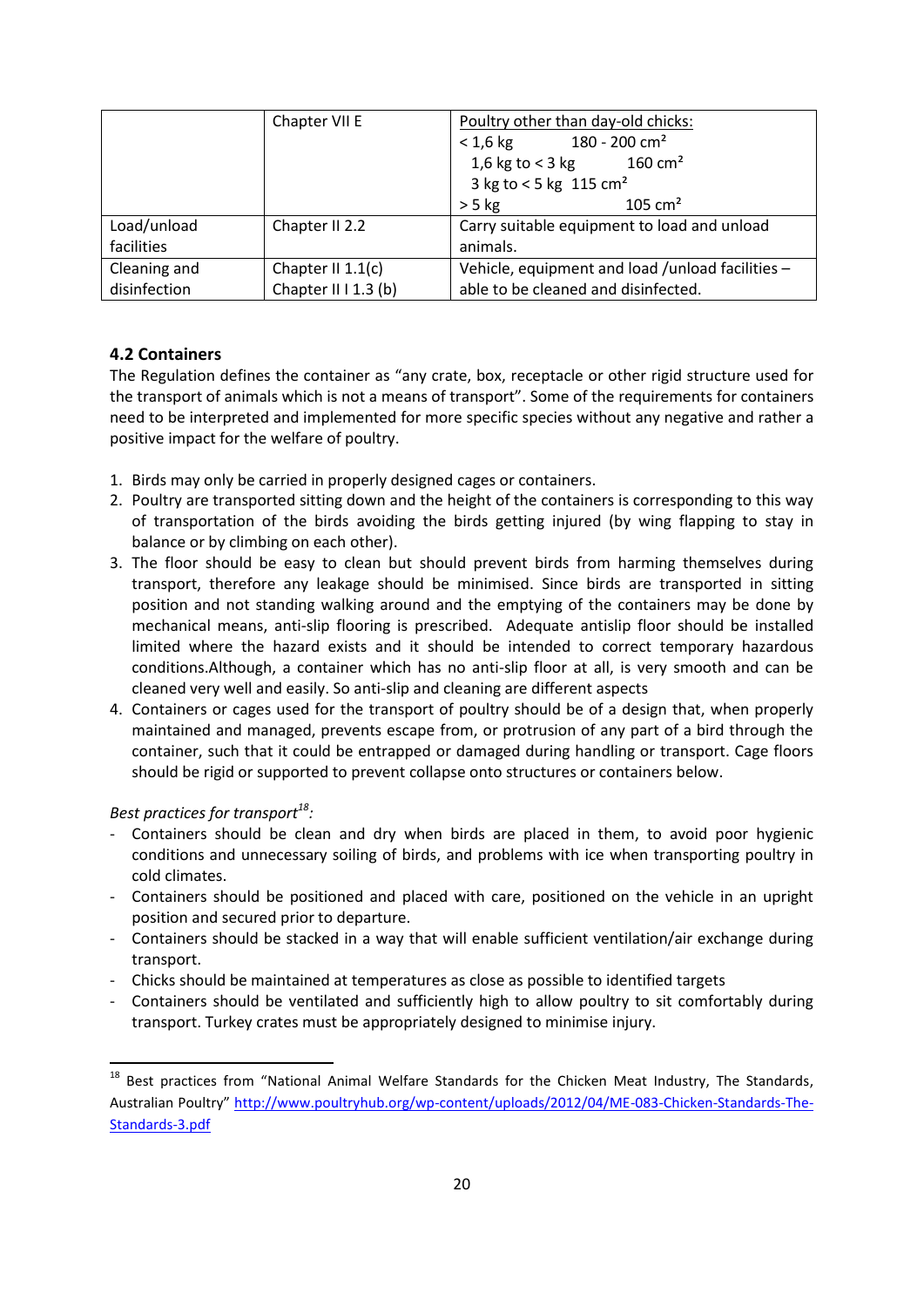- Containers must be fitted with locking systems that prevent escape during transportation.

#### <span id="page-20-0"></span>**4.3 Facilities**

The facilities for loading including the collecting area, races and loading ramps should be designed and constructed to take into account the needs and abilities of the animals with regard to dimensions, slopes, surfaces, absence of sharp projections, flooring, etc.

It is essential that loading facilities should be properly illuminated to allow the animals to be observed by the animal handler and to allow the animals' ease of movement at all times and to facilitate easy loading.

Moreover on hot days the ventilation during loading and the journey should provide for fresh air and the removal of excessive heat.

#### <span id="page-20-1"></span>**4.4 Cleaning and disinfection**

The poultry transport biosecurity must be one of the main concerns for all operators.

Livestock haulage and other vehicles, such as feed lorries, engineers and other visitors unfortunately provide an excellent vector through which disease can spread. In order to help prevent this, the regulation 1/2005 emphasises the importance of cleaning and disinfection:

- 1. The cleaning and disinfection of means of transport are to be made after each trip, if necessary, before any new loading of poultry, and are to be permitted only using disinfectants officially authorised and used in accordance with the manufacturer's instructions. (Products must be allowed in European Union).
- 2. Before undertaking the biosecurity programme operators must ensure that the person carrying out the procedure is wearing clean and disinfected protective waterproof coveralls, Wellington boots, rubber gloves and goggles.
- 3. All containers must be thoroughly cleaned and disinfected after use. Cleaning should be done carefully - after unloading birds – in order to remove all dirt, leftover litter, droppings and any other material in the vehicle, which is then cleaned with water. This cleaning includes all parts in contact with poultry and the vehicle and all objects found in the vehicle during transport. Disinfection should consist of spraying thoroughly with an approved disinfectant all parts of vehicle and all the objects that have been in contact with the poultry during transport.

#### *Best practices<sup>19</sup>*

**.** 

- 1. Cleaning and disinfection operations of every means of transport should be recorded and traceable.
- 2. Cleaning and disinfection operation (C&D) must cover all parts of the vehicle and all objects which have been in contact with poultry during the transport.
- 3. Personnel and equipment entering successively different houses or farms with poultry shall be exclusively dedicated to the premises concerned unless they have been subject to a cleaning and disinfection procedure after being in contact with the poultry on a previously visited farm.
- 4. If a transport vehicle has been in a country where a notifiable disease is active in terms of the OIE, the vehicle must be cleaned and disinfected with materials which are effective against the disease.

<sup>&</sup>lt;sup>19</sup> VIP Belgium - Belplume, "PARTIE II : CONDITIONS D'AGREATION POUR LE TRANSPORT DE VOLAILLES VIVANTES''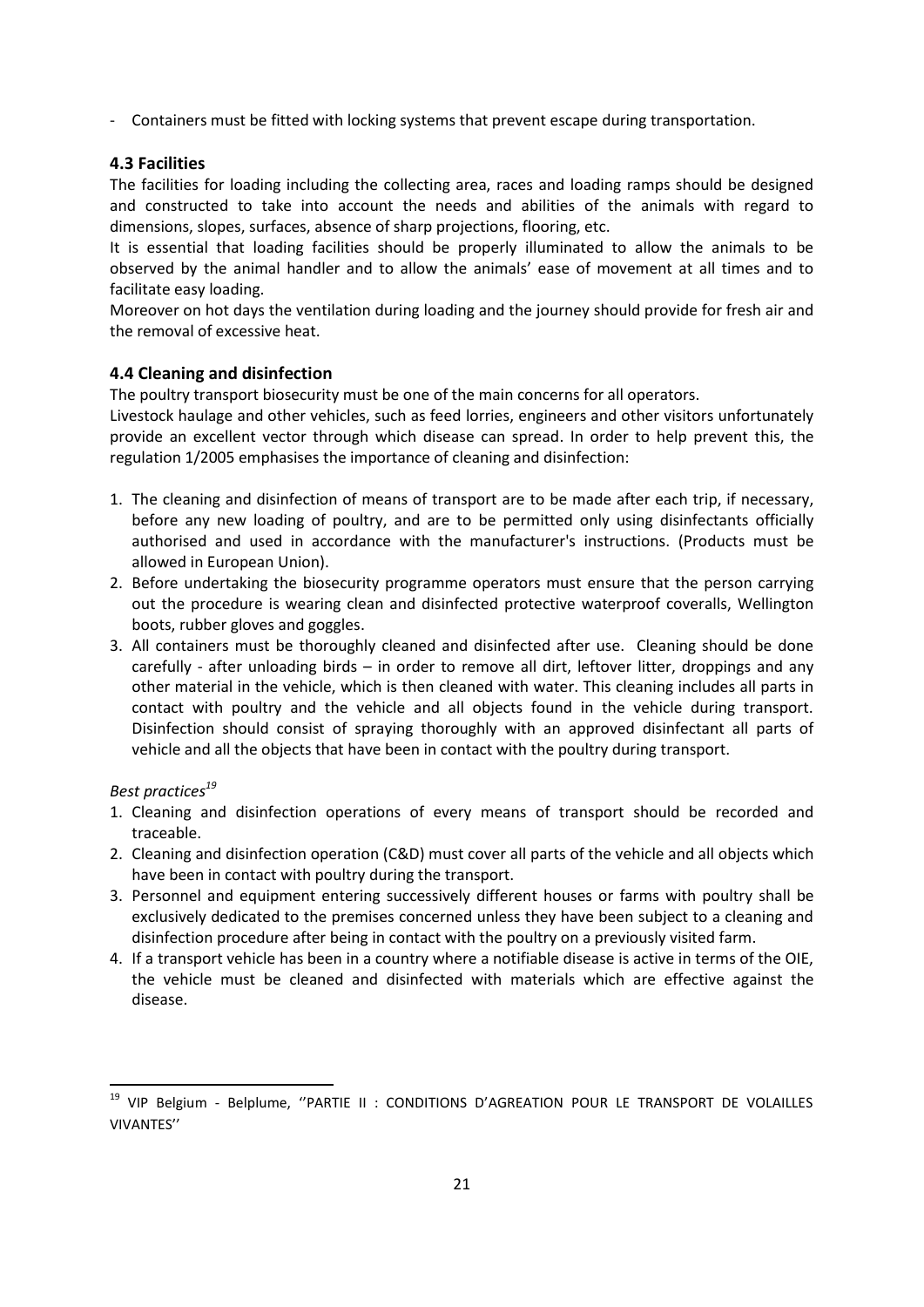# <span id="page-21-0"></span>**5. POULTRY TRAVEL DOCUMENTATION**

#### <span id="page-21-1"></span>**5.1 Transport authorisation**

According to Article 4 regulation1/2005 no person shall transport animals without carrying the following documentation and if required making it available to competent authorities:

- (a) The origin and the ownership of the poultry;
- (b) The place of departure;
- (c) The date and time of departure;
- (d) The intended place of destination of the poultry;
- (e) The expected duration of the intended journey.
- 1. Article 7 of the Regulation states that "No person shall transport animals by road for a long journey unless the means of transport have been inspected and approved under Article 18(1)."<sup>20</sup>
- Certificate of approval of means of transport see Annex III, Chapter IV of Council Regulation (EC) No 1/2005;
- 2. As defined in Article 10 and 11, applicants must have a valid transporter authorisation if business transports vertebrate animals. The type of authorisation you need depends on the total duration of your journeys:
- Journeys over 65 kilometres and under eight hours:

It is requested the transporter authorisation pursuant to Article 10(1) - Annex III, Chapter I of Council Regulation (EC) No 1/2005. In this case the competent authority shall grant authorisations to transporters provided that:

- a) The applicants are established, or in case of applicants established in a third country, are represented, in the Member State where they apply for authorisation;
- b) The applicants can show they have the staff, equipment and procedures in place to meet the rules for animal welfare during transport laid down in the Regulation;
- c) The applicants or their representatives have no record of serious infringements of Community legislation and/or national legislation on the protection of animals in the three years preceding the date of the application.
- d) Applicants have valid certificates of competence for drivers and handlers if required.
- Journeys over eight hours:

**.** 

It is requested the transporter authorisation pursuant to Article 11(1) - Annex III, Chapter II of Council Regulation (EC) No 1/2005. This is a more complete transporter authorisation and it is valid for five years.

In addition to the above requirements, the applicants also need to provide:

- a) Valid vehicle/container approval certificates;
- b) Details of procedures enabling you to trace and record the movement of road vehicles under applicants' responsibility, and to contact the driver at any time;
- c) Details of contingency plans in the event of an emergency;

<sup>&</sup>lt;sup>20</sup> Art 18 of the regulation states that "Member States may grant derogations to the provisions of this Article and to the provisions of Chapter V, paragraph 1.4, point (b) and Chapter VI of Annex I for means of transport by road in respect of journeys not exceeding 12 hours in order to reach the final place of destination."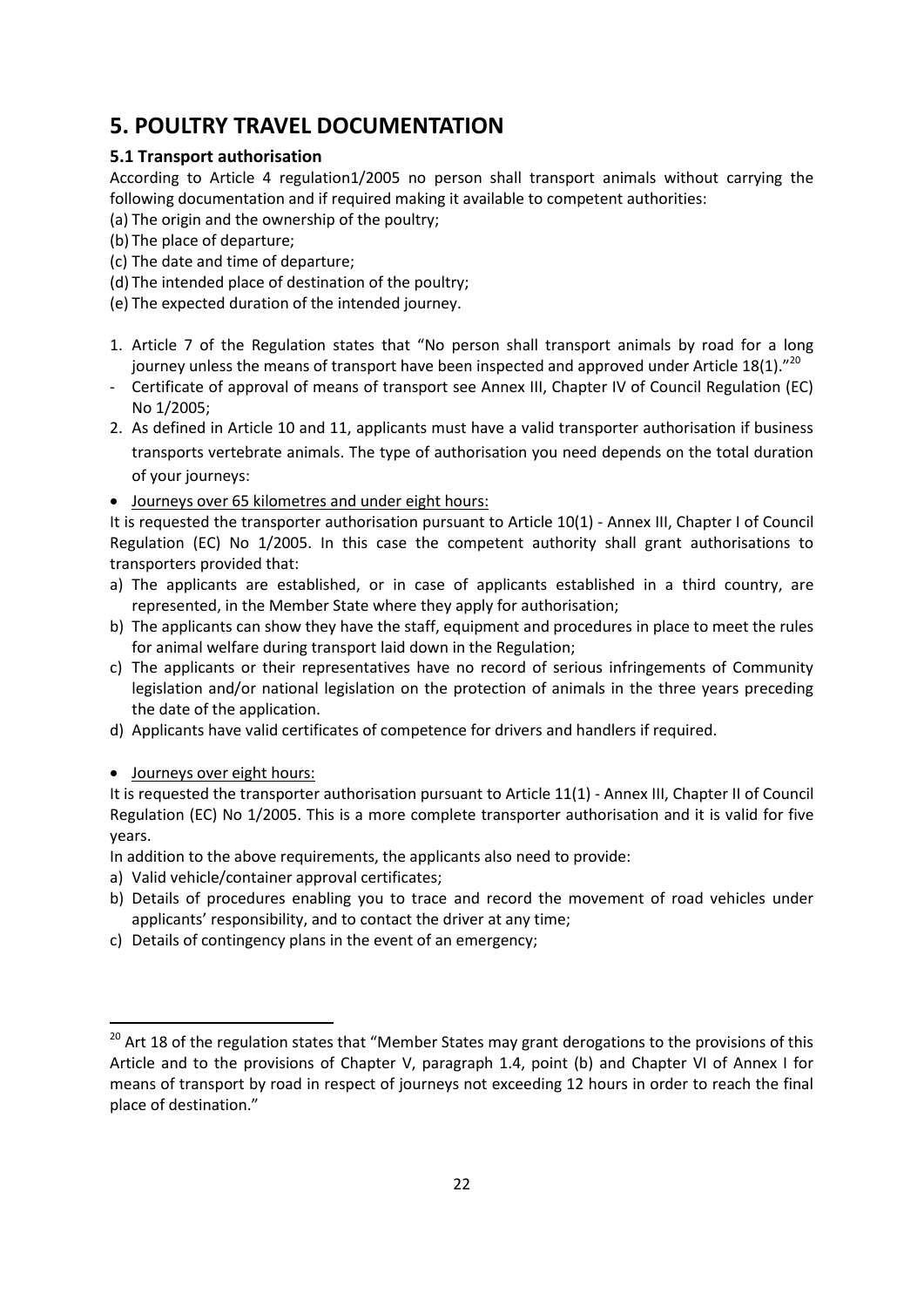- d) Copies of valid competence assessment certificates. (Certificate of competence for drivers and attendants pursuant to Article 17(2) – see Annex III, Chapter III of Council Regulation (EC) No 1/2005).
- 3. According to article 12, Transporters shall apply for an authorisation pursuant to Article 10 or to Article 11 to no more than one competent authority, in no more than one Member State.
- 4. Additional provisions for Competent Authorities: The competent authority shall record authorisations issued pursuant to Article 11(1) in an electronic database. The transporter's name and authorisation number shall be made publicly available during the period of validity of the authorisation. Subject to Community and/or national rules regarding privacy protection, public access to other data in relation to transporters' authorisations shall be granted by Member States. The database shall also include decisions notified under Article  $26(4)(c)$  and  $(6)$ .

#### <span id="page-22-0"></span>**5.2 Equipment approval**

The design of a vehicle used to transport live animals must be to a standard that it provides for the safety of the animal during loading, transit and unloading and protects animals from unnecessary suffering, injury and from the weather;

For journeys lasting more than 8 hours, each transport vehicle must have a valid certificate of approval. Member States can apply the derogation from the requirement for vehicle inspection and approval for journeys of up to 12 hours in order to reach their final destination in the MS, as permitted by Article 18 (4). Provided this derogation has been granted by Competent Authorities, vehicle inspection and approval may not be required for vehicles carrying animals, including those carried in container, on journeys of up to 12 hours in order to reach their final destination. Therefore, when undertaking journeys of up to 12 hours outside the country border, it is strongly recommended that transporters check with the authorities in the Member States of both transition and destination to ascertain whether certificates of approval are required for this type of journey.

#### <span id="page-22-1"></span>**5.3 Animal health certificate/ FCI**

**.** 

In order to certify a satisfactory animal health status during the journey transporters should be able to provide to the competent authorities:

- 1. The Producer Declaration to Slaughter Plant Food Chain Information $^{21}$ , in accordance with the EU Food Hygiene Regulations, is to be supplied by the keeper/person in charge of the flock to be slaughtered.
- 2. Animal Health certificate<sup>22</sup>. The certificate accompanies each consignment and the movement must be recorded in TRACES.

<sup>&</sup>lt;sup>21</sup> Regulation (EC) No 853/2004, Annex II, Section III and Regulation (EC) No 854/2004, Annex I, Section I, Chapter II A and Section II, Chapter II

<sup>&</sup>lt;sup>22</sup> The animal health requirements for intra-Community trade in live poultry and hatching eggs are laid down in Council Directive 90/539/EEC. The Directive lays down precise rules to be respected during the production of live poultry and hatching eggs, and movement between Members States. In particular for the two important very contagious poultry diseases specific control measures are laid down in Directive 2005/94/EC for Avian influenza and in Directive 92/66/EEC for Newcastle disease. Hygiene requirements are also laid down for the transport of live poultry and hatching eggs in order to avoid any possible spread of serious disease in the EU.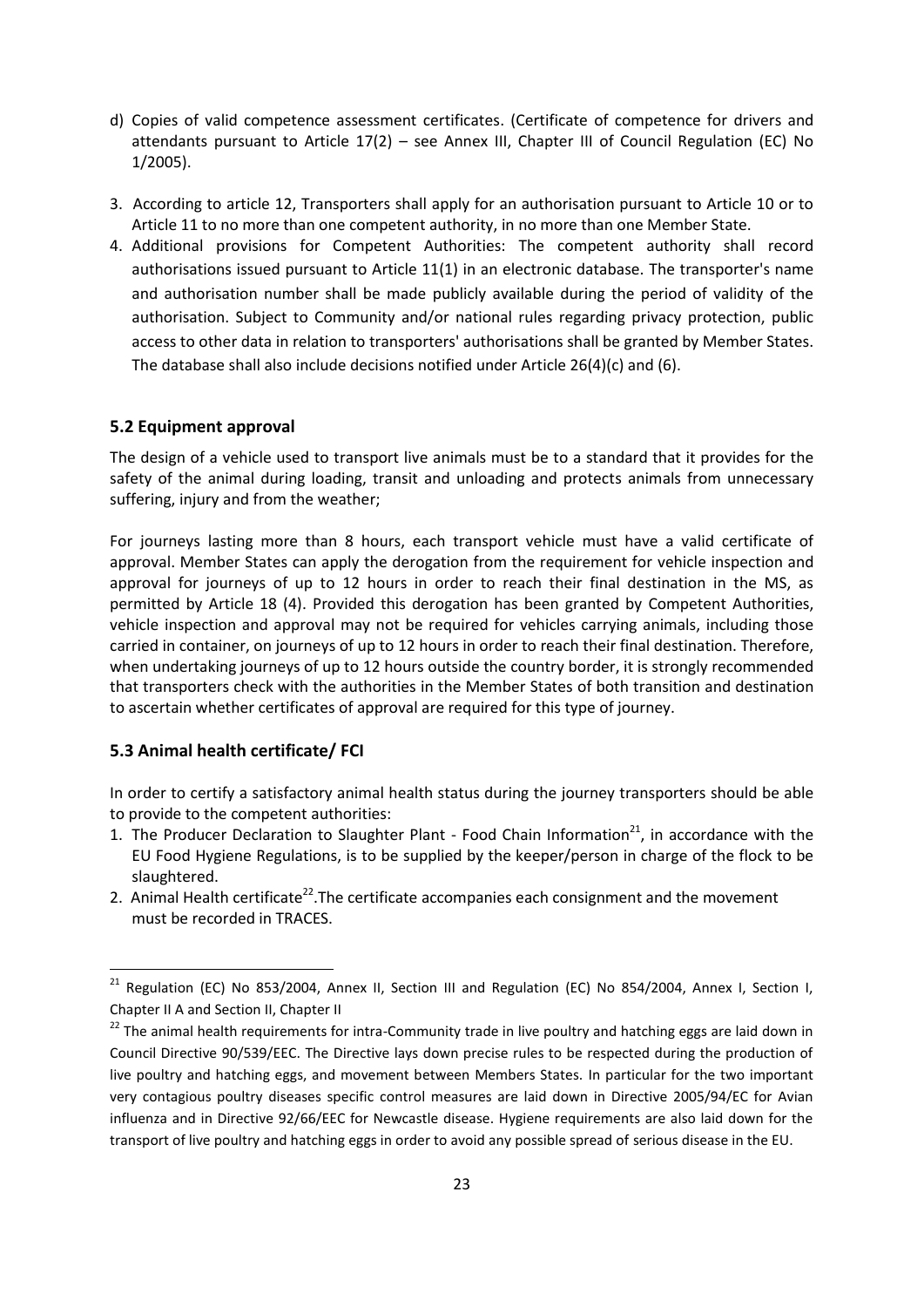## <span id="page-23-0"></span>**References**

- $\triangleright$  Main references to poultry transport in Regulation 1/2005: transporter authorisations (Article 10 and 11), vehicle approval (Article 18) certificates of competence (Article 6), loading containers (Annex I, Chapter III, Section 1.7), specific feed and water requirements (Annex I, Chapter V), space allowances (Annex I, Chapter VII).
- $\triangleright$  Animal health and welfare: COUNCIL REGULATION (EC) No 1/2005 of 22 December 2004 on the protection of animals during transport and related operations and amending Directives 64/432/EEC and 93/119/EC and Regulation (EC) No 1255/97: [http://eurlex.europa.eu/Result.do?T1=V2&T2=2005&T3=1&RechType=RECH\\_consolidated&Submit=](http://eurlex.europa.eu/Result.do?T1=V2&T2=2005&T3=1&RechType=RECH_consolidated&Submit=Search) **[Search](http://eurlex.europa.eu/Result.do?T1=V2&T2=2005&T3=1&RechType=RECH_consolidated&Submit=Search)** [http://eur-lex.europa.eu/LexUriServ/site/en/oj/2005/l\\_003/l\\_00320050105en00010044.pdf](http://eur-lex.europa.eu/LexUriServ/site/en/oj/2005/l_003/l_00320050105en00010044.pdf)
- $\triangleright$  AVEC and COPA COGECA Guide to Good Hygiene Practice for the Prevention and Control of Pathogenic Microorganisms with particular Reference to Salmonella in Gallus gallus (Broilers) reared for meat on farms and during catching, loading and transport, SANCO, February 2010, **Chapter: B. Catching Loading and Transport of live poultry**  Depopulation: instructions for hygiene during catching and loading Transport of live animals: instructions for hygiene during transport

The above mentioned Guide complements other Codes of Practice that are in operation in the Member States and the recommendations set out in the OIE. It is a voluntary Guide of good hygiene practice for poultry farmers keeping chickens for meat production and the operators involved in catching, loading and transport of chickens. The Guide covers production steps from day old broiler chicks after leaving the hatchery at the broiler farm until they arrive at the slaughterhouse.

The guide covers only chickens, although some of the measures for good hygiene practice may be relevant for other species of poultry.

- VIP Belgium Belplume, ''PARTIE II : CONDITIONS D'AGREATION POUR LE TRANSPORT DE VOLAILLES VIVANTES''
- QGV Poultry Association Austria, Handbuch Tiertransporte incl. Erleichterungen für landwirtschaftliche Transporte Stand 16.3.2010
- UK, Transporting poultry<http://www.defra.gov.uk/food-farm/animals/poultry/>
- ▶ UK, Poultry welfare off the farm (Link to GOV.UK[\) https://www.gov.uk/poultry-welfare-off-the-farm](https://www.gov.uk/poultry-welfare-off-the-farm)
- $\triangleright$  UK, Welfare advice for transporters of poultry: <http://www.defra.gov.uk/publications/2011/04/18/pb12544e-poultry/>